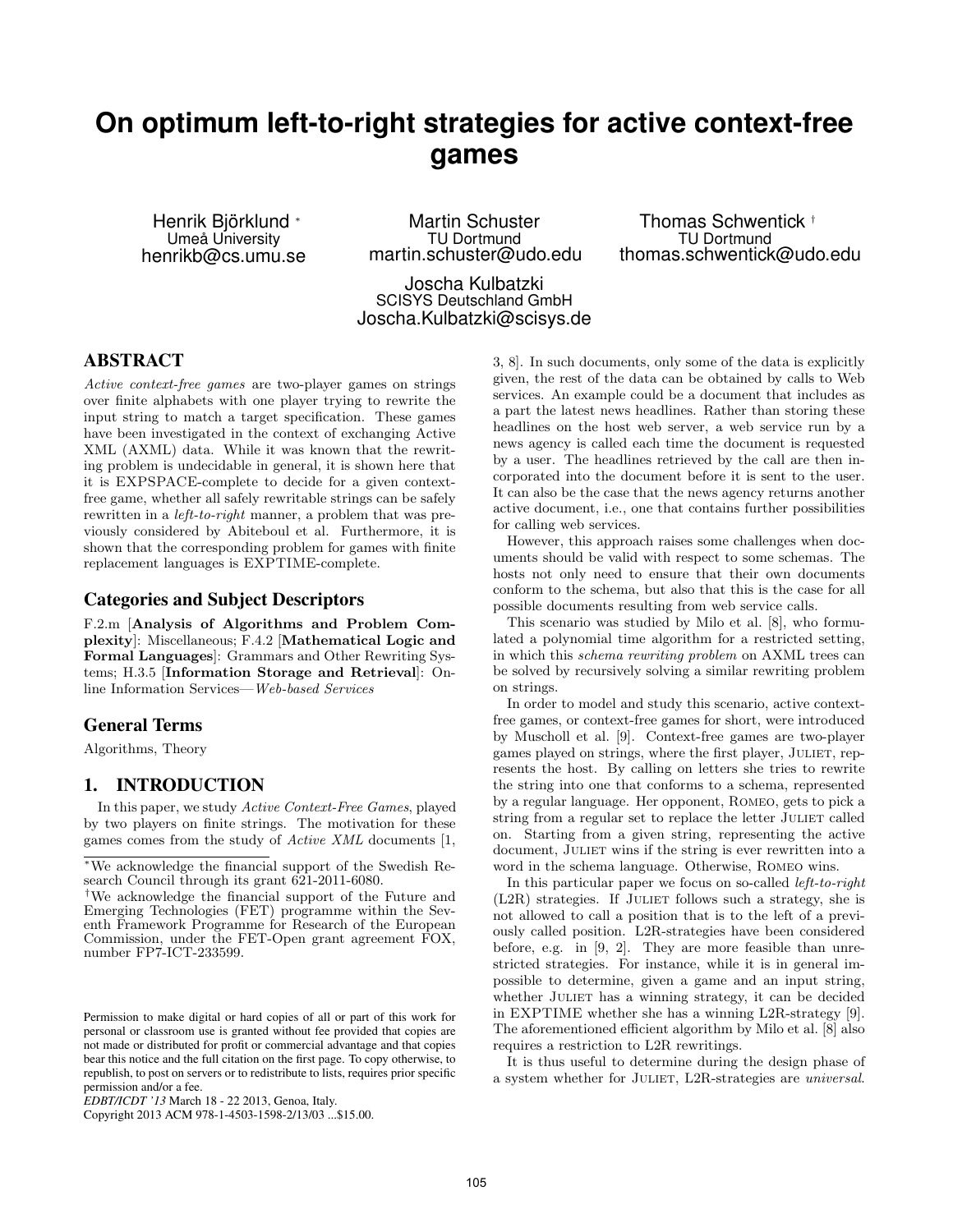<sup>1</sup> This is the L2RALL problem, studied here: given a game, does JULIET have a winning L2R-strategy for every string for which she has a winning strategy at all? The L2RAll problem was first considered in [2], where it was claimed to be undecidable.

We take the following approach to the problem. First we show that if L2R-strategies are not universal, there is a string for which JULIET has a winning strategy with one *left* step but no L2R winning strategy. Then we show how to construct automata for all strings with a winning L2R strategy and for all strings with a winning "1-left-step" strategy, respectively. The L2RAll problem then boils down to a containment test for these two automata. To show that the automata can be effectively (and optimally efficiently) computed, we use the concept of effects of a string. In a nutshell, the effect of a substring summarizes how the string that is obtained from it during the game can affect the automaton for the schema.

We show that the L2RALL problem can be solved in exponential space and that this is optimal. If the set of possible replacement strings from which Romeo can choose is finite and explicitly given, for every letter, the complexity drops to exponential time. Thus, we prove the following result.

THEOREM 1 (MAIN THEOREM).

- (a) L2RAll is EXPSPACE-complete.
- (b) If all replacement languages are finite and explicitly given in the input, L2RAll is EXPTIME-complete.

The paper is organized as follows. After some preliminaries, we show in Section 3 that to decide the L2RALL problem, general strategies can be replaced by "1-left-step" strategies. In Section 4 we define effects and state their basic properties. Section 5 shows how to define and compute automata for the set of words with winning L2R strategies. In Section 6 we give the decision algorithms and in Section 7 the matching lower bounds. Details for some omitted proofs in Section 7 can be found in the full version of this paper [4].

Related work. We already discussed the most important related papers [2, 9, 1, 8] above. That automata for the set of words with winning L2R strategies can be constructed in exponential time was already shown in [9]. However, the proof did not give an explicit construction but was by reduction to algorithmic problems for pushdown systems. That L2RAll is decidable was already claimed in the Diploma thesis of Joscha Kulbatzki, which was written under the supervision of the third author [7].

We thank the anonymous reviewers of ICDT 2013 for helpful suggestions and Ahmet Kara for proof reading.

#### 2. PRELIMINARIES

In this section we define the fundamental notions.

#### 2.1 Context-free games

A *context-free game*  $G = (\Sigma, R, T)$  consists of a finite alphabet  $\Sigma$ , a rule set  $R \subseteq \Sigma \times \Sigma^*$  and a regular target lanquage  $T \subseteq \Sigma^*$ . It is required that for each symbol  $f \in \Sigma$ ,

the set  $R_f =_{\text{def}} \{u \mid (f, u) \in R\}$  is regular. By  $\Gamma$  we denote the set  $\Gamma =_{def} \{f \mid f \in \Sigma, R_f \neq \emptyset\}$  and we call the symbols from  $\Gamma$  function symbols. We denote function symbols by  $f, f_1, \ldots$  and terminal symbols from  $\Sigma \setminus \Gamma$  by  $a, b, a_1, \ldots$ .

A play of the game  $G$  is played by two players, JULIET and ROMEO, on a word  $w \in \Sigma^*$ .

In its original form, as introduced in [9], the game proceeds in rounds, in each of which JULIET selects a position of the current string and Romeo chooses a rewriting rule to replace the current symbol  $f$  at that position by a string from  $R_f$ . For the purposes of this paper a different, but equivalent, definition of (the rules of) context-free games is more suitable,

In our definition, a play can have several passes in which the focus is moved along the current string, from left to right. In each round, JULIET selects whether the current symbol in the current word should be rewritten or passed over. If she chooses a rewrite, then Romeo chooses a substitution for the symbol that is allowed by the rule set.

More formally, a *configuration* is a tuple  $C = (p, u, v) \in$  $\{1,2\} \times \Sigma^* \times \Sigma^*$  where p is the player to move (1 for JULIET) and 2 for Romeo), uv is the current word, and the first symbol of  $v$  is the current position. A winning configuration for JULIET is a configuration  $C = (p, v, \varepsilon)$  with  $v \in T$ .

In each configuration  $(1, u, v)$  with  $v \neq \epsilon$ , JULIET can either choose a Read move or, if the first symbol  $f$  of  $v$  is from Γ a Call move. If she selects Read, the play moves one step to the right. If she selects Call, then Romeo selects a string from the set  $R_f$ . In a configuration  $(1, u, \epsilon)$  JULIET can either do a left step or stop the game.

A move of JULIET is thus represented by Read, Call, LS or Stop and a move of Romeo is represented by a string x.

The configuration  $C' = (p', u', v')$  is a possible successor configuration of  $C = (p, u, v)$  (Notation:  $C \rightarrow C'$ ) if

- (1)  $p' = p = 1$ ,  $u' = us$ , and  $sv' = v$  for some  $s \in \Sigma$  (JULIET) plays Read);
- (2)  $p = 1, p' = 2, u' = u$ , and  $v' = v$  (JULIET plays Call);
- (3)  $p = 2, p' = 1, u' = u, v = fx$  for some  $f \in \Gamma$ ,  $v' = yx$ for some  $y \in R_f$  (ROMEO plays y);
- (4)  $p' = p = 1, u \notin T, v = \varepsilon, v' = u, u' = \varepsilon$ , (JULIET plays LS).

If JULIET plays Stop in a configuration  $C = (p, u, \epsilon)$  we write  $C \to \top$  if  $u \in T$  and  $C \to \bot$  if  $u \notin T$  and we thus consider  $\top$  and  $\bot$  as configurations as well.

Since we will mostly consider configurations where JULIET is to move, we often omit the player when talking about them. Thus  $(u, v)$  is a shorthand for  $(1, u, v)$ .

The *initial configuration* of game  $G$  for string  $u$  is defined as  $C_0(u) =_{def} (1, \varepsilon, u)$ .

A play of the game G is either an infinite sequence  $\Pi =$  $C_0, C_1, \ldots$  or a finite sequence  $\Pi = C_0, C_1, \ldots, C_k$  of configurations, where, for each  $i > 0$ ,  $C_{i-1} \rightarrow C_i$ . If the sequence is finite, then  $C_k$  must be either  $\top$  or  $\bot$ . If  $C_k = \top$ , JULIET wins the play, in all other cases, ROMEO wins. We write  $\Pi \equiv p$  if player p wins Π.

We assume in this paper that a game  $G = (\Sigma, R, T)$  is represented by a DFA  $A(T)$  for T and by a NFA  $A_f$  for  $R_f$ , for every  $f \in \Gamma$ .<sup>2</sup> In the sequel, let  $A(T) = (Q, \Sigma, \delta, F, q_0)$  with

<sup>1</sup>The high complexity of lower bounds we prove for the L2RAll problem may seem to make this task forbiddingly difficult; however, since L2RALL is effectively a static analysis problem, the added complexity may be affordable as a pre-processing step.

<sup>&</sup>lt;sup>2</sup>We note that whether  $R_f$  is represented by DFAs or NFAs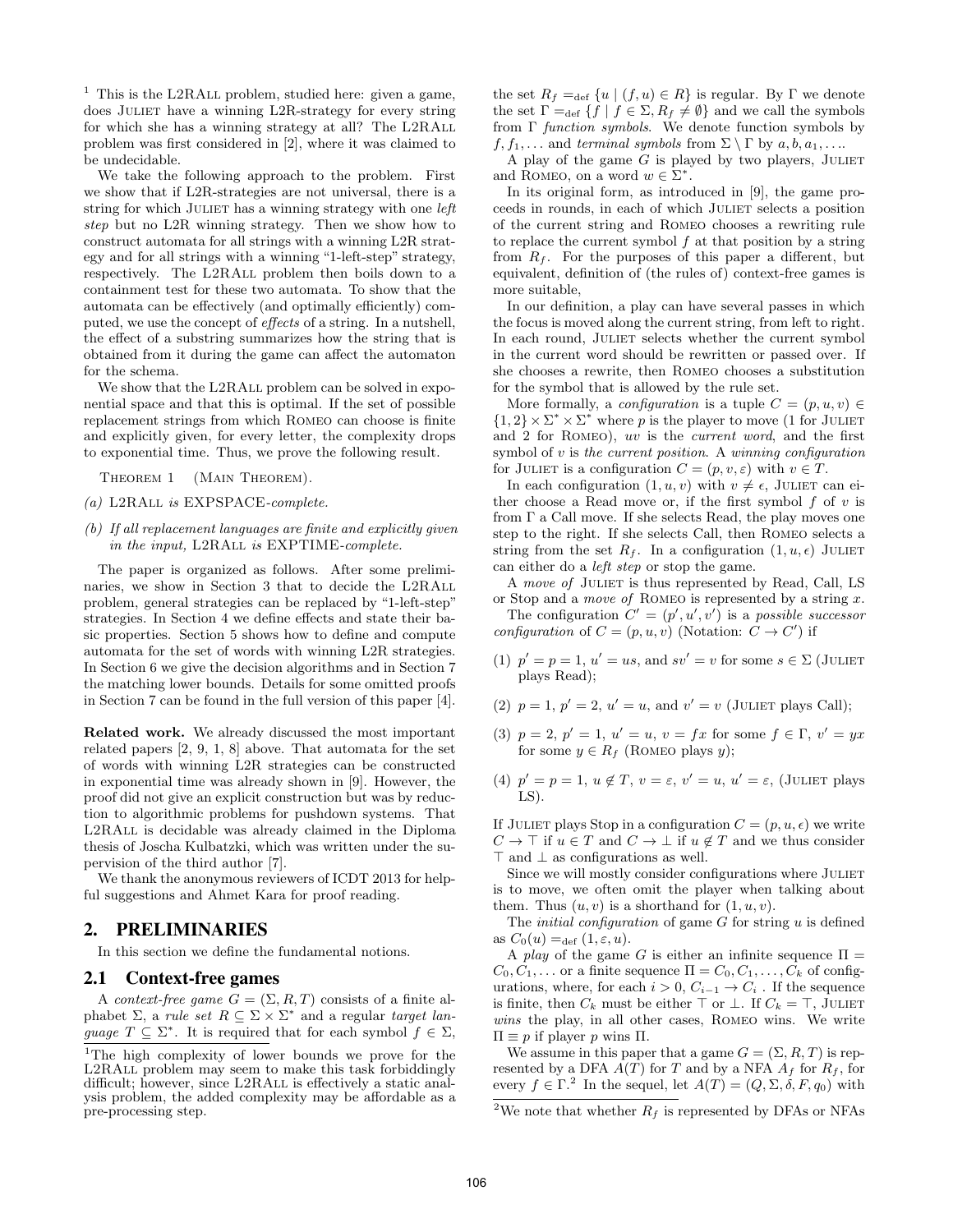state set Q, transition function  $\delta: Q \times \Sigma \to Q$ , accepting states  $F \subseteq Q$  and initial state  $q_0 \in Q$ .

We note that our definition of active context-free games is indeed equivalent to the one in  $[9]$ . JULIET can select an arbitrary position by playing a sequence of Read moves possibly followed by a LS move, another sequence of Read moves and, eventually, a Call move at the desired position.

#### 2.2 Game trees

The game tree  $Tree_{G,u}$  for G on string u is a tree labeled by configurations. Each branch of the tree represents one possible play of the game. The root of  $Tree_{G,u}$  is labeled by the initial configuration  $C_0(u)$ . A node labeled C has one child for every configuration  $C'$  such that  $C \to C'$ . This means that the only leaves of  $Tree_{G,u}$  are nodes labeled by final configurations of finite plays. In general, nodes labeled by configurations  $C = (1, u, v)$  have one or two children: if  $v = sv'$  for some  $s \in \Sigma$ , there is always one child corresponding to a Read move, and a second one corresponding to a Call move exists iff  $s \in \Gamma$ . If  $v = \epsilon$ , the two children correspond to a LS and Stop move respectively. Nodes labeled by configurations where Romeo is to move can have infinitely many children.

#### 2.3 Strategies

A strategy for player  $p \in \{1, 2\}$  maps prefixes  $C_0, C_1, \ldots, C_k$ of plays, where  $C_0$  is an initial configuration and  $C_k$  is a p-configuration, to allowed moves. A strategy  $\sigma$  is memoryless if, for every prefix  $C_0, C_1, \ldots, C_k$  of a play, the selected move  $\sigma(C_0, C_1, \ldots, C_k)$  only depends on  $C_k$ .

We denote strategies for JULIET by  $\sigma, \sigma', \sigma_1, \ldots$  and strategies for ROMEO by  $\tau$ ,  $\tau'$ ,  $\tau_1$ , ...

For configurations  $C, C'$  and strategies  $\sigma, \tau$  we write  $C \stackrel{\sigma, \tau}{\longrightarrow}$  $C'$  if  $C'$  is the unique successor configuration of  $C$  determined by the strategies  $\sigma$  and  $\tau$ . Given an initial word u and strategies  $\sigma, \tau$  the play<sup>3</sup>  $\Pi(\sigma, \tau, u) =_{def} C_0(u) \stackrel{\sigma, \tau}{\longrightarrow}$  $C_1 \stackrel{\sigma,\tau}{\longrightarrow} C_2 \cdots$  is uniquely determined.

A strategy  $\sigma$  for JULIET is *finite* on string u if the play  $\Pi(σ, τ, u)$  is finite for every strategy  $τ$  of ROMEO. It is a winning strategy for u if  $\Pi(\sigma, \tau, u) \equiv 1$ , for every  $\tau$ . A strategy  $\tau$  for ROMEO is a winning strategy for u if  $\Pi(\sigma, \tau, u) \equiv 2$ , for every strategy  $\sigma$  of JULIET.

We are particularly interested in restricted kinds of strategies of JULIET.

A left-to-right  $(L2R)$  strategy for JULIET is a strategy in which JULIET never does a LS move.

We denote the set of all unrestricted strategies for JULIET in the context-free game  $G$  by  $\text{STRAT}(G)$ , and the set of all L2R-strategies by  $\text{STRAT}_{L2R}(G)$ . The set of all strategies for ROMEO is denoted by  $\text{STRAT}_{\text{ROMEO}}(G)$ .

By definition,  $\text{STRAT}_{L2R}(G) \subseteq \text{STRAT}(G)$ .

By safe $(G)$  we denote the set of all words for which JULIET has a winning strategy and by  $\text{safe}_{L2R}(G)$  the set of all words for which she has a winning L2R-strategy.

In this paper we are mainly interested in the following algorithmic problem: given a context-free game G, decide whether  $\text{safe}_{L2R}(G) = \text{safe}(G)$ . By L2RALL we denote the set of all games G, for which  $\text{safe}_{L2R}(G) = \text{safe}(G)$ .

As context-free games are reachability games we can make use of the following classical result; see, e.g., [6].

THEOREM 2. Let G be context-free game, and u a string. Then the following holds for the game starting from u.

- (a) Either JULIET or ROMEO has a winning strategy. If JULIET or ROMEO has a winning strategy then they also have a memoryless strategy.
- (b) Either JULIET has a winning  $L2R$  strategy or ROMEO has a winning strategy against all L2R strategies. If JULIET has a winning L2R strategy then she also has a memoryless winning L2R strategy. If Romeo has a winning strategy against all L2R strategies then he also has a memoryless such strategy.

Therefore, we will only consider memoryless strategies. Thus, in the following, strategies  $\sigma$  for JULIET map configurations C to moves  $\sigma(C) \in \{Call, Read\}$  and strategies  $\tau$ for ROMEO map configurations C to moves  $\tau(C) \in \Sigma^*$ .

We sometimes consider subgames on a certain part of a string and talk about strategies for subgames. From a configuration  $(u, vw)$ , JULIET can use a strategy  $\sigma$  on the subgame on v. This means that she follows  $\sigma$  until a configuration  $(uv', w)$  is reached.

The *strategy tree* for a strategy  $\sigma$  of JULIET is the restriction  $Tree_{G,u}(\sigma)$  of  $Tree_{G,u}$  to  $\sigma$ . In other words, for nodes labeled by configurations where JULIET is to move, we remove all subtrees rooted at children labeled by configurations that are not selected by  $\sigma$ . Strategy trees for ROMEO are defined symmetrically. If we fix strategy  $\sigma$  for JULIET and  $\tau$  for ROMEO, we get  $Tree_{G,u}(\sigma, \tau)$ , which only has one branch, labeled by the play  $\Pi(\sigma, \tau, u)$ . Notice that if a strategy  $\sigma$  of JULIET is winning, then  $Tree_{G,u}(\sigma)$  has no infinite branches.

If  $\Pi(\sigma, \tau, w)$  is finite, then word  $G(w, \sigma, \tau)$  is the word in the final configuration of the play on w following  $\sigma$  and  $\tau$ . (and otherwise word<sup> $G(w, \sigma, \tau) = \bot$ ). We let</sup>

$$
\mathrm{words}^G(w,\sigma) =_{\mathrm{def}} \{\mathrm{word}^G(w,\sigma,\tau) | \tau \in \mathrm{STRAT}_{\mathrm{ROMEO}}(G)\}.
$$

As usual, if the game  $G$  is clear from the context, we shall omit G from the notation. We may also restrict these definitions in a natural way to only include finite or L2Rstrategies where mentioned.

To deal with "game effects" the following will be useful. We call a set of sets normal if it does not contain two sets X and Y with  $X \subset Y$ . A finite set S of finite sets can be normalized by applying the following NORM operator.

 $NORM(S) = \{Y \in S \mid \text{there is no } X \in S, \text{ such that } X \subset Y\}.$ 

LEMMA 3. Let  $S_1, S_2$  be normal sets of sets. If for every  $s_1 \in S_1$  there is  $s_2 \in S_2$  such that  $s_2 \subseteq s_1$  and vice versa then  $S_1 = S_2$ .

PROOF. We show that every set  $s_1 \in S_1$  is also in  $S_2$ . The lemma then follows by symmetry.

Let thus  $s_1 \in S_1$ . By our assumption there is  $s_2 \in S_2$ such that  $s_2 \subseteq s_1$  and there is a set  $s'_1 \in S_1$  such that  $s'_1 \subseteq s_2$ . However, as  $S_1$  is normal,  $s_1 = s'_1$  and we get  $s_1 = s'_1 \subseteq s_2 \subseteq s_1$  and thus  $s_1 = s_2$ .

We sometimes just write  $N(S)$  for NORM $(S)$ .

does not influence the complexity. However, we conjecture that allowing NFAs for T may lead to an unavoidable exponential blowup of the complexity. We chose DFAs for our setting as we are interested in cases with reasonable efficiency.

 $3$ As the underlying game G will always be clear from the context, our notation does not mention G explicitly.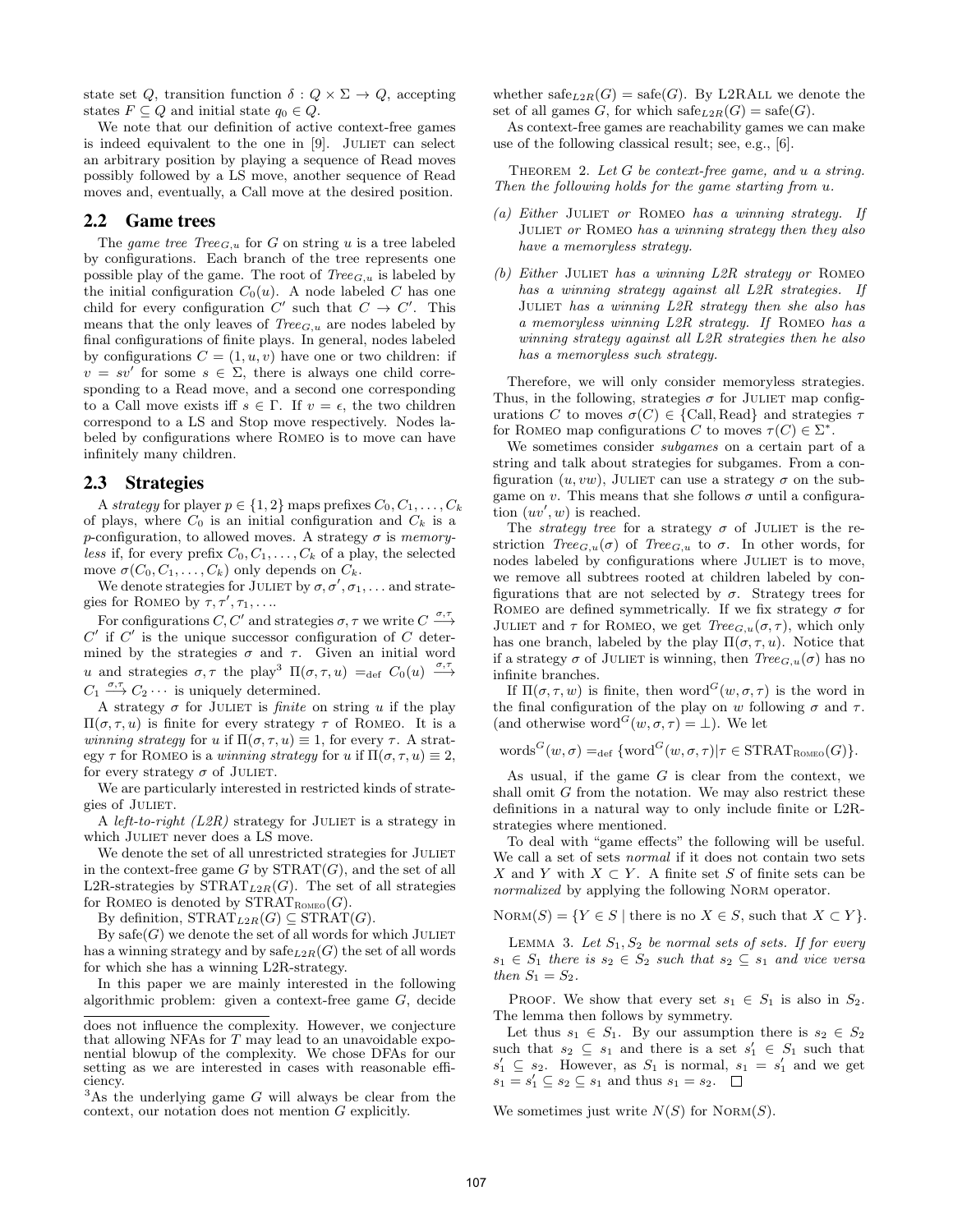# 3. FROM GENERAL TO L2R<sup>+</sup>-STRATEGIES

Definition 1. A strategy  $\sigma$  of JULIET is an extended L2Rstrategy (L2R<sup>+</sup>) if for every string u and every strategy  $\tau$ of Romeo, Juliet plays LS at most once and plays at most one Call before the LS-move.

LEMMA 4. Let G be a context-free game. Then  $safe(G) =$  $safe_{L2R}(G)$  if and only if  $safe_{L2R}+(G) = safe_{L2R}(G)$ .

PROOF. If safe(G) = safe $_{L2R}(G)$ , then safe $_{L2R+}(G)$  = safe $_{L2R}(G)$  by definition.

Assume that safe(G)  $\neq$  safe $_{L2R}(G)$  and let w be a string in safe(G)  $\setminus$  safe<sub>L2R</sub>(G). Let  $\sigma$  be a winning strategy for JULIET on w, i.e., starting from the configuration  $(1, w, \varepsilon)$ . Consider the strategy tree  $Tree_{G,w}(\sigma)$ . In addition to the configuration labels, we mark each node  $n$  in this tree with a value  $LS(n)$ , where  $LS(n)$  is the maximum number of LS moves, on any branch of the subtree rooted in  $n$ . Since the tree has infinite branching, the value  $LS(n)$  can, in general, be unbounded, i.e.,  $LS(n) = \infty$ . Since  $\sigma$  is a winning strategy, however, the tree has no infinite branches.

Nodes *n* with  $LS(n) \neq \infty$  and  $LS(n) > 0$  are also marked by  $\text{Calls}(n)$ , the maximum number of Call moves that occur before the first LS step, on any branch of the subtree rooted in *n*. We note that Calls $(n)$  might be  $\infty$ .

In the following, we call, for nodes n with  $LS(n) \neq \infty$ , the pair  $(LS(n), Calls(n))$  the marking of n and we denote by  $\leq$ the lexicographic order on markings.

Without loss of generality, we may assume that  $\sigma$  is optimally efficient in the following sense. We assume that for every node  $n$  of the strategy tree, labeled with a configuration  $(p, u, v)$ , such that  $LS(n) \neq \infty$ , there is no other winning strategy  $\sigma'$  on w, such that the strategy tree for  $\sigma'$  and w has a node  $n'$  labeled with the same configuration but having a lexicographically smaller marking. Such an optimally efficient strategy can be constructed for every configuration  $(p, u, v)$  by nested induction on the minimal value of  $(LS(n), Cals(n))$  that nodes n representing  $(p, u, v)$ can assume in winning strategies for  $(p, u, v)$ .

As safe(G)  $\neq$  safe<sub>L2R</sub>(G), there must be a node n in  $Tree_{G,w}(\sigma)$  with  $LS(n) > 0$ .

We first show that  $Tree_{G,w}(\sigma)$  must contain nodes n with  $LS(n) > 0$ ,  $LS(n) \neq \infty$  and with a marking different from  $(1, 0)$ , i.e. configurations in which JULIET actually has to make at least one more Call before her last LS move.

If  $Tree_{G,w}(\sigma)$  has nodes with LS-value  $\infty$ , it also has a node n', where  $LS(n') = \infty$ , but  $LS(n) \neq \infty$ , for every child node *n* of *n'*. Otherwise,  $Tree_{G,w}(\sigma)$  would have infinite branches, contradicting the fact that  $\sigma$  is a winning strategy. There must be arbitrarily large LS-values among the children of n' as otherwise  $LS(n') \neq \infty$ . In particular,  $n'$  must have a JULIET-grandchild n with  $LS(n) > 1$  and therefore a marking differing from (1, 0).

If  $Tree_{G,w}(\sigma)$  has no nodes with LS-value  $\infty$ , then for the root r of  $Tree_{G,w}(\sigma)$  it holds  $LS(r) \neq \infty$ , and thus  $LS(r) \geq 1$ (as otherwise  $w \in \text{safe}_{L2R}(G)$ ) and  $\text{Calls}(r) > 0$  (as otherwise one LS-step less would suffice — at the root the current position is 1!).

Thus, there must be a JULIET-node  $n_1$  with  $LS(n_1) > 1$ ,  $LS(n_1) \neq \infty$  and with a marking different from  $(1, 0)$ .

Let *n* be any node with  $LS(n) > 0$ ,  $LS(n) \neq \infty$  and with a marking  $(i, j) \neq (1, 0)$ . For the markings of the children and grandchildren of  $n$  there are the following possibilities.

- (i) JULIET plays Read on  $n$  and for the unique child  $n'$  of *n* the marking is  $(i, j)$ .
- (ii) JULIET plays Call on n,  $j = \infty$ , and there is a grandchild n' of n with marking  $(i, \infty)$ .
- (iii) JULIET plays Call on n,  $j = \infty$ , there are grandchildren  $n''$  with  $LS(n'') = i$  and for all grandchildren markings of the form  $(i, j')$ ,  $j' \neq \infty$ . In particular, there is a grandchild n' with marking  $(i, j')$ , for some  $j' > 0$ .
- (iv) JULIET plays Call on  $n, j \neq \infty$ , and all grandchildren have markings that are strictly smaller than  $(i, j)$ , including one child  $n'$  with marking  $(i, j - 1)$ .
- (v) JULIET plays LS on  $n, j = 0$  and the child n' of n has a configuration of the form  $(1, u, \varepsilon)$  and marking  $(i - 1, j')$  with  $j' > 0$ .

We can construct a sequence  $n_1, n_2, \ldots$  of nodes by chosing, in all cases (i)-(v),  $n_{i+1} = n'_i$ , for  $i \geq 1$ . As this sequence follows a branch of the tree and  $n_1$  is a winning node for  $\sigma$ , the sequence can not be infinite. Furthermore, each leaf has marking  $(1, 0)$ . Therefore, the sequence must contain a JULIET-node  $n_\ell$  with marking  $(1, 1)$ . Let  $(1, x, y)$  be the configuration of  $n_\ell$ . We claim that  $xy \in \text{safe}_{\text{L2R}} + (G) \setminus$  $\text{safe}_{L2R}(G)$ .

First,  $xy \notin \text{safe}_{L2R}(G)$ , as otherwise the marking of  $n_\ell$ would be at most  $(1,0)$  (no Call move needed before the LS-step).

On the other hand, as the marking of  $n_\ell$  is  $(1, 1)$ , starting from  $(1, xy, \varepsilon)$ , JULIET can play Read on x and can win with one Call before the one and only LS move, therefore  $xy \in$  $\text{safe}_{\text{L2R}+}(G)$ . Thus,  $\text{safe}_{\text{L2R}+}(G) \neq \text{safe}_{\text{L2R}}(G)$ , completing the proof.  $\square$ 

# 4. EFFECTS FOR L2R STRATEGIES

Effects are a way to summarize the impact with respect to the automaton  $A(T)$  of the possible strings by which a (sub-)string can be rewritten in one pass of a play. (Recall that  $A(T) = (Q, \Sigma, \delta, F, q_0)$  is the DFA accepting the regular language  $T$ .) In this section, we only consider L2R strategies for JULIET, that is, JULIET never makes an LS-move.

Suppose we have the game configuration  $(1, v, uw)$ . As play goes on, it will eventually reach some configuration  $(1, vu', w)$ , where u has been traversed and rewritten into  $u'$ . If we fix a strategy for JULIET and ROMEO then  $u'$  is uniquely determined (unless the subgame on  $u$  does not terminate). If we only fix a strategy  $\sigma$  for JULIET, each strategy of ROMEO determines a string  $u'$  (or does not terminate) and we can associate the set words $(u, \sigma)$  with  $\sigma$ . The *relative ef*fect  $e(\sigma, u, q)$  of u for a strategy  $\sigma$  of JULIET and a state q is just the set of states that  $A(T)$  can reach by reading strings in words $(u, \sigma)$ , starting from state q. The *effect* of u is basically the set of all such sets  $e(\sigma, u, q)$ , for all states q and strategies  $\sigma$ .

Thus  $E[u]$  is a mapping that assigns to every state of Q a set of sets of states and thus its type is  $Q \to \mathcal{P}(\mathcal{P}(Q))$ .

Definition 2. Let u be a string,  $q \in Q$  a state and  $\sigma$  a L2R-strategy of JULIET. The *relative* effect  $e(\sigma, u, q)$  is the set  $\{\delta^*(q, w)|w \in \text{words}(u, \sigma)\}\$  or  $\perp$  if  $\perp \in \text{words}^G(w, \sigma)$ .

The effect  $E[u]$  of u maps every state q to the normalized set of relative effects  $e(\sigma, u, q)$  of u for all  $\sigma \in \text{STRAT}_{L2R}$ .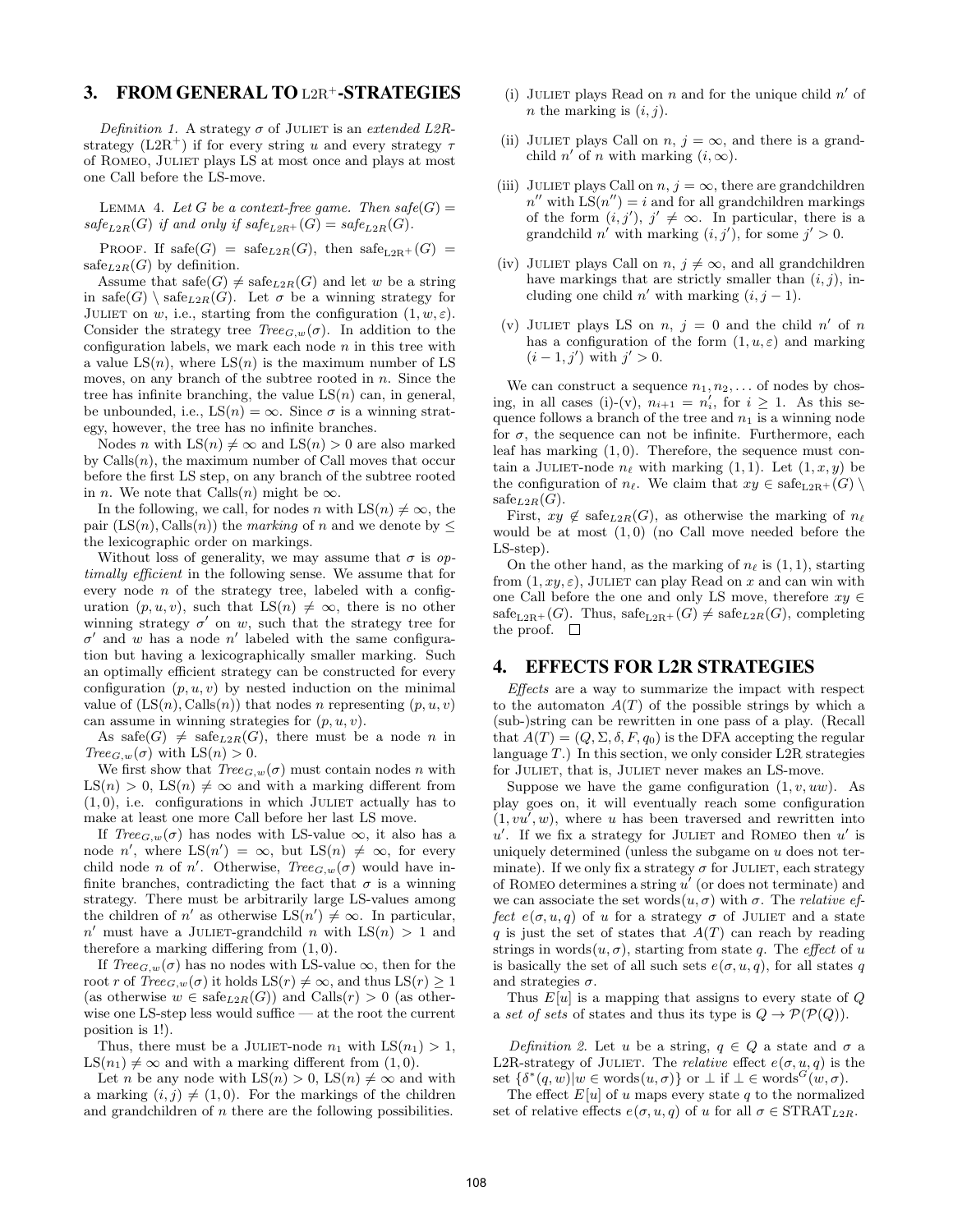Stated less formally,  $e(\sigma, u, q)$  is the set of states for which there is a strategy  $\tau$  of ROMEO and a string  $w \in \Sigma^*$  such that  $w = word(u, \sigma, \tau)$  and  $\delta^*(q, w) = p$ , or  $\bot$  if  $\bot \in$ words<sup> $G(w, \sigma)$ </sup>. The definition of the effect  $E[u]$  uses normalized sets of relative effects as JULIET can always restrict herself to strategies with minimal relative effects.

LEMMA 5. Let  $u$  be a string and  $G$  a context-free game. Then,  $u \in \text{safe}_{L2R}(G)$  if and only if there is a relative effect  $e \in E[u](q_0)$  for which  $e \subseteq F$ .

PROOF. The latter condition is equivalent to the existence of a strategy for Juliet for which all states that can be reached by counter-strategies of ROMEO are in  $F$  and therefore is equivalent to  $u \in \text{safe}_{L2R}(G)$ .  $\Box$ 

If we want to stress the game relative to which an effect is defined, we add a superscript to this notation as in  $E^G[s]$ or in  $e^G(\sigma, s, q)$ .

It should be noted that strategies of JULIET for which Romeo has a non-terminating counter strategy are not reflected in the effect of a word  $u$ . We tacitly assume that JULIET will always follow a strategy that guarantees termination (and such strategies are always available as JULIET can simply stick to Read moves).

Henceforth, we will often consider relative effects and effects without having an underlying word u at hand. An (abstract) relative effect is just an element of  $\mathcal{P}(Q)$ . An (abstract) effect is a mapping E of type  $Q \to \mathcal{P}(\mathcal{P}(Q)),$ such that every  $E[q]$  is normal. We denote the set of all<sup>4</sup> abstract effects by  $\mathcal{E}.$ 

#### *Composition.*

We next define the composition operation  $\circ$  for effects. If  $E_1 = E[u]$  and  $E_2 = E[v]$  then  $E_1 \circ E_2$  should just be  $E[wv]$ . However, we need a definition of ◦ for abstract effects, that is, a definition that is independent of the strings  $u$  and  $v$ .

The definition uses the operation Mix, which is defined on sets of sets of sets. Let  $\mathcal{D} = \{D_1, \ldots, D_n\}$  be a set of sets of sets. Then  $MIX(\mathcal{D})$  is the set

$$
NORM(\lbrace d_1 \cup \cdots \cup d_n \mid d_1 \in D_1 \wedge \cdots \wedge d_n \in D_n \rbrace).
$$

In other words, the Mix operation computes every way of taking the union of one element from each of  $D_1, \ldots, D_n$ .

We define the composition  $E_1 \circ E_2$  of two abstract effects  $E_1, E_2: Q \to \mathcal{P}(\mathcal{P}(Q))$  as follows.

$$
(E_1 \circ E_2)(q) = \text{Norm}(\bigcup_{X \in E_1(q)} \text{Mix}(\{E_2(p) \mid p \in X\})).
$$

Intuitively, for all sets X that JULIET can choose from  $E_1(q)$ , JULIET can answer each choice of a state  $p \in X$  by ROMEO with a strategy from  $E_2(p)$ . The resulting state sets, for each  $X$  have to be put together into one set of states that JULIET can enforce by some strategy.

LEMMA 6. Let  $u, v$  be strings. Then  $E[u] \circ E[v] = E[wv]$ .

PROOF. We show that, for each  $q$ , it holds that, for each relative effect e in  $(E[u] \circ E[v])(q)$  there is a relative effect  $e' \in E[uv](q)$  with  $e' \subseteq e$  and vice versa. The statement of the lemma then follows by minimality of relative effects.

Let  $e \in (E[u] \circ E[v])(q)$  be a relative effect. We show that there is a relative effect  $e' \in E[wv](q)$  such that  $e' \subseteq e$ .

By the definition of  $\circ$  there exists a relative effect  $X =$  $\{q_1, \ldots, q_k\} \in E[u](q)$  and relative effects  $e_2^i \in E[v](q_i)$ , for

each *i*, such that 
$$
e = \bigcup_{i=1}^{k} e_2^i
$$
.

We denote the strategy of JULIET on u yielding X by  $\sigma_1$ and the strategies on v yielding  $e_2^1, \ldots, e_2^k$  (from  $q_1, \ldots, q_k$ , respectively) by  $\sigma_2^1, \ldots, \sigma_2^k$ , respectively.

We define a strategy  $\sigma$  on uv for JULIET as follows. In the first phase, on  $u$ , JULIET plays according to  $\sigma_1$ . If  $y$  is the word by which  $u$  is rewritten in the game on  $u$ , then  $\delta^*(q, y) = q_i$ , for some  $i \in \{1, ..., k\}$ . In the second phase, on v, JULIET plays according to strategy  $\sigma_2^i$ .

We claim that for  $e' = e(\sigma, uv, q)$  it holds  $e' \subseteq e$ . Let  $p \in e'$  be arbitrarily chosen. Thus, there is a strategy  $\tau$ of ROMEO such that the word  $w = \text{word}(uv, \sigma, \tau)$  fulfills  $\delta^*(q, w) = p$ . We can write w as  $w_1w_2$ , where  $w_1$  is the rewriting of u and  $w_2$  the rewriting of v in the game following  $\sigma$  and  $\tau$ .

By definition of  $X = e(\sigma_1, u, q)$  and the definition of  $\sigma$  it follows that  $\delta^*(q, w_1) \in X$  and thus  $\delta^*(q, w_1) = q_i$ , for some *i*. Therefore, JULIET plays according to  $\sigma_2^i$  in the game on v and consequently  $\delta^*(q_i, w_2) \in e(\sigma_2^i, v, q_i) = e_2^i$ . Altogether,

$$
p = \delta^*(q, w) = \delta^*(\delta^*(q, w_1), w_2) = \delta^*(q_i, w_2) \in e_2^i \subseteq e,
$$

as required.

Next we show that for each relative effect  $e' \in E[w](q)$ there is a relative effect e in  $(E[u] \circ E[v])(q)$  with  $e \subseteq e'$ .

Let  $e' \in E[uv](q)$  be a relative effect and let  $\sigma$  be a strategy of JULIET such that  $e' = e(\sigma, uv, q)$ . Let  $\sigma'$  denote the strategy of JULIET on u that is induced by  $\sigma$  and let  $X = e(\sigma', u, q) = \{q_1, \ldots, q_k\}.$ 

Let  $w_1, \ldots, w_k$  be words from words $(u, \sigma')$  such that, for every *i*,  $\delta^*(q, w_i) = q_i$  and let  $\tau_1, \ldots, \tau_k$  be corresponding strategies of ROMEO on u. For every i, let  $\sigma_i$  denote the strategy of JULIET on v induced by  $\sigma$  from configuration  $(w_i, v)$  on and let  $X_i = e(\sigma_i, v, q_i)$ . Finally, let

$$
e = \bigcup_{i=1}^{k} X_i \in \text{Mix}(\{E[v](p) \mid p \in X\}).
$$

We claim that  $e \subseteq e'$ : Let p be an arbitrary state in e, thus  $p \in X_i$ , for some i. There exists a strategy  $\tau'$  of ROMEO on v such that for the word  $z = \text{word}(v, \sigma_i, \tau')$  it holds  $\delta * (q_i, z) = p$ . Combining  $\tau_i$  (on u) and  $\tau'$  (on v) yields a strategy  $\tau$  for ROMEO such that word $(uv, \sigma, \tau)$  =  $w_i z$ . Furthermore,  $\delta^*(q, w_i z) = \delta^*(\delta^*(q, w_i), z) = p$  and thus  $p \in e' = e(\sigma, uv, q)$ .

# 5. AUTOMATA FOR L2R STRATEGIES

In this section, we define, for each context-free game  $G$ , the NFAs  $A_{\text{L2R}}(G)$  and  $\hat{A}_{\text{L2R}}(G)$ , recognizing safe $_{\text{L2R}}(G)$ and  $\Sigma^* \setminus \text{safe}_{L2R}(G)$ , respectively. One of them,  $A_{L2R}(G)$ , is based on the computation of relative effects of the form  $e(\sigma, u, q_0)$  for strategies  $\sigma$  of JULIET, whereas the other is based on the computation of dual effects (to be defined below) of the form  $\hat{e}(\tau, u, q_0)$  for strategies  $\tau$  of ROMEO. Furthermore, we show correctness of these automata and how to compute them in exponential time from G.

<sup>&</sup>lt;sup>4</sup>As always, we assume that the target automaton  $A(T)$  is fixed.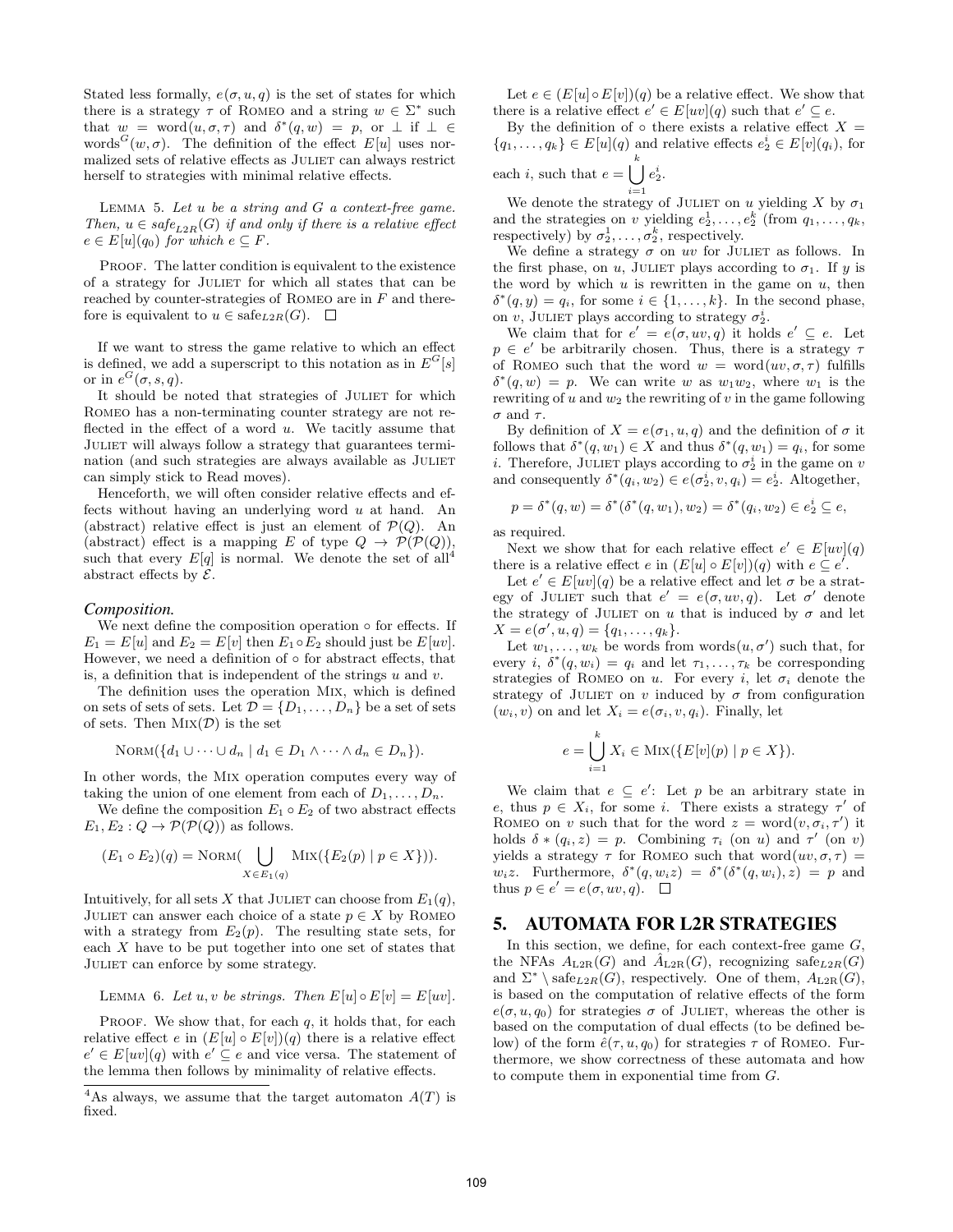# 5.1 L2R automata

Definition 3. Let  $G = (\Sigma, R, T)$  be a context-free game with a DFA  $A(T) = (Q, \Sigma, \delta, q_0, F)$  for T. The NFA  $A_{L2R}(G)$  $(Q_{L2R}, \Sigma, \delta_{L2R}, \{q_0\}, F_{L2R})$  is defined as follows:

- $Q_{L2R} = \mathcal{P}(Q);$
- $\delta_{\text{L2R}}(X,s) = \text{Mix}(\{E[s](q) \mid q \in X\})$ , for each  $X \subseteq Q$ and  $s \in \Sigma$ ;
- $F_{L2R} = \mathcal{P}(F)$ .

PROPOSITION 7. Let  $G = (\Sigma, R, T)$  be a context-free game with a DFA  $A(T) = (Q, \Sigma, \delta, q_0, F)$  for T. Then  $L(A_{L2R}(G)) =$  $safe_{L2R}(G)$ .

PROOF. We show by induction on  $|u|$  that for every string  $u \in \Sigma^*$  we have  $Norm(\delta_{\text{L2R}}^*(\{q_0\},u)) = E[u](q_0)$ :

For  $u = \epsilon$ , NORM $(\delta_{\text{L2R}}^*(\{q_0\}, \epsilon)) = \{\{q_0\}\} = E[\epsilon](q_0)$ . For  $u = vs$  we get

$$
N(\delta_{\text{L2R}}^{*}(\{q_{0}\}, vs)) = N(\bigcup_{X \in \delta_{\text{L2R}}^{*}(\{q_{0}\}, v)} \delta_{\text{L2R}}(X, s))
$$
  
\n
$$
= N(\bigcup_{X \in E[v](q_{0})} \delta_{\text{L2R}}(X, s))
$$
  
\n
$$
= N(\bigcup_{X \in E[v](q_{0})} \text{Mix}(\{E[s](q) \mid q \in X\}))
$$
  
\n
$$
= (E[v] \circ E[s])(q_{0})
$$
  
\n
$$
= E[u](q_{0}).
$$

 $\overline{1}$ 

We can conclude as follows that  $J \cup I \in T$  has a  $L 2R$  winning strategy on u if and only if  $A_{L2R}(G)$  accepts u.

$$
u \in \text{safe}_{L2R}(G) \Leftrightarrow \exists e \in E[u](q_0) : e \subseteq F
$$
  

$$
\Leftrightarrow E[u](q_0) \cap \mathcal{P}(F) \neq \emptyset
$$
  

$$
\Leftrightarrow N(\delta_{\text{L2R}}^*(\{q_0\}, u)) \cap \mathcal{P}(F) \neq \emptyset
$$
  

$$
\Leftrightarrow \delta_{\text{L2R}}^*(\{q_0\}, u) \cap \mathcal{P}(F) \neq \emptyset
$$

 $\Box$ 

### 5.2 Computing L2R automata

PROPOSITION 8. There is an algorithm that computes in exponential time the NFA  $A_{L2R}(G)$  for each context-free game  $G = (\Sigma, R, T)$ , provided that T is represented by a DFA  $A(T) = (Q, \Sigma, \delta, q_0, F)$  and the sets  $R_f$  are represented by DFAs, NFAs or regular expressions.

PROOF. The algorithm first computes in exponential time the effects  $E[s]$ , for every symbol  $s \in \Sigma$ , using Algorithm 1 below. By Proposition 9 below, this is possible in exponential time. The construction of  $A_{L2R}(G)$  is then straightforward. It should be noted that  $Mix({E[s](q) | q \in X})$  can be computed in exponential time as  $|\{E[s](q) | q \in X\}| \leq$ |Q| and each set  $E[s](q)$  is of at most exponential size.  $\square$ 

We next show how to compute the effect  $E[s]$  for each symbol  $s$  of a context-free game  $G$  by a monotone fixedpoint computation in exponential time. The pseudo-code of our algorithm is stated as Algorithm 1 below.

The algorithm uses a variable  $P(s, q)$  for each symbol s and every state  $q \in Q$ , intended to represent  $E[s](q)$  and

maintains the invariant  $P(s,q) \subseteq E[s](q)$ . In other words, for each set X in  $P(s, q)$ , there is an L2R-strategy  $\sigma$  of JULIET such that  $X = e(\sigma, s, q)$ .

Slightly abusing notation, we write  $P[s]$  for the function defined by  $q \mapsto P(s, q)$ . It should be noted that during the computation the functions  $P[s]$  need not be "real effects" in the sense that there is some string u with  $P[s] = E[u]$ . They are rather "partial effects", that is, arbitrary functions of type  $Q \to \mathcal{P}(\mathcal{P}(Q))$ .

In the description of the algorithm, we use  $P[w]$  as a shorthand for  $P[a_1] \circ \cdots \circ P[a_\ell]$ , where  $a_1 \cdots a_\ell = w$  and the operation ◦ is defined just as for effects.

|    | <b>Algorithm 1</b> Compute the effects of symbols from $\Sigma$          |
|----|--------------------------------------------------------------------------|
|    | for all $s \in \Sigma$ , $q \in Q$ do                                    |
|    | 2: $P[s](q) \leftarrow {\{\delta_s(q)\}}$                                |
|    | while some set $P[s](q)$ has changed in the previous it-                 |
|    | eration do                                                               |
| 4: | for all $f \in \Gamma$ , $q \in Q$ do                                    |
|    | $P[f](q) \leftarrow P[f](q) \cup \text{Mix}(\{P[w](q) \mid w \in R_f\})$ |

6: 
$$
P[f](q) \leftarrow \text{NORM}(P[f](q))
$$

PROPOSITION 9. Algorithm 1 computes, for every contextfree game  $G = (\Sigma, R, T)$ , the effect  $E[s]$ , for every symbol  $s \in \Sigma$ . If T is represented by a DFA  $A(T) = (Q, \Sigma, \delta, q_0, F)$ and the sets  $R_f$  are represented by DFAs, NFAs or regular expressions it can be carried out in exponential time.

PROOF. We first show how the algorithm can be implemented to run in exponential time. We assume without loss of generality that all sets  $R_f$  are represented by NFAs.

As every set  $P[s](q)$  can only contain sets of at most exponential size (in  $|Q|$ ), the number of iterations of the while loop is at most exponential. Line 6 will make sure that  $P[f](q)$  is always normal. It thus only remains to show how to implement a single execution of line 5,

$$
P[f](q) \leftarrow P[f](q) \cup \text{Mix}(\{P[w](q) \mid w \in R_f\}).
$$

The idea is to cycle through all sets  $U \subseteq Q$  that do not yet have a subset in  $P[f](q)$ , to test whether  $U \in \text{Mix}(\{P[w](q) \mid$  $w \in R_f$ , and to add it to  $P[f](q)$  if this is the case. We do this in a bottom up fashion, starting with the singelton subsets of  $U$ , then testing the subsets of size 2 and so on.

Given a set U that does not yet have a subset in  $P[f](q)$ , we test whether, for each  $w \in R_f$ , there is a set  $W \in$  $P[w](q)$  with  $W \subseteq U$ . If this is not the case, then  $U \notin$  $\text{Mix}(\{P[w](q) \mid w \in R_f\}).$  If, on the other hand, this is the case, then there is a subset  $U'$  of  $U$  that belongs to  $\text{Mix}(\{P[w](q) \mid w \in R_f\}).$  In fact, we must have  $U = U'$ , since otherwise, we would have already added U' to  $P[f](q)$ , and not considered  $U$  for testing.

The test above can be implemented with the help of a suitable automaton. An NFA B is constructed that accepts all strings  $w \in \Sigma^*$  for which there is a set  $W \in P[w](q)$  with  $W \subseteq U$ . This automaton is defined as  $A_{L2R}(G)$  in Definition 3 below, but with the following modifications. First, the initial state is  $\{q\}$ . Second, the set of accepting states is  $\mathcal{P}(U)$ . Third, the transition function is defined with the sets  $P[s](p)$  in place of  $E[s](p)$ , for symbols s and states p.

That  $L(B)$  is as stated above can be shown in analogy to the proof<sup>5</sup> of Proposition 7. Whether, for each  $w \in R_f$ , there

<sup>5</sup>We point out that the current proof is similar to the proof of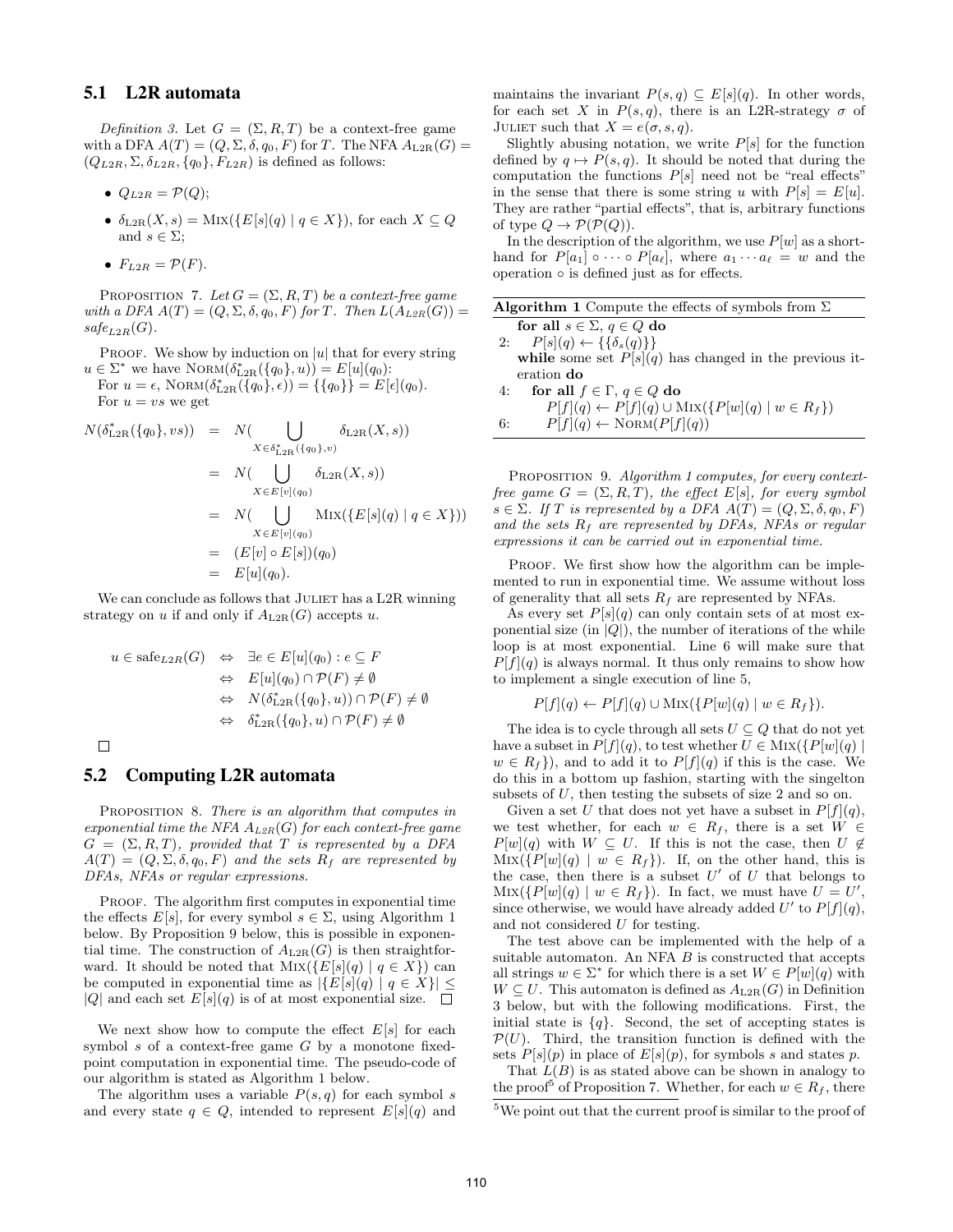is a set  $W \in P[w](q)$  with  $W \subseteq U$ , can then be tested by checking whether  $R_f \subseteq L(B)$ . This latter test asks whether the language of an NFA of polynomial size is contained in the language of an NFA of exponential size. It can be translated into a nonemptiness test for an automaton of exponential size (the intersection of B with the complement of the automaton for  $R_f$ ) and is thus doable in polynomial space.

It remains to show that the algorithm is also correct, that is, that after its termination it holds  $P[s] = E[s]$ , for every  $s \in \Sigma$ . We do this in two steps.

We make use of the following notation. Let  $P^j[s]$  denote the value of  $P[s]$  after the j-th iteration of the WHILE loop. For a strategy  $\sigma$  of JULIET and a string  $u \in \Sigma^*$ , we write Depth $(\sigma, u)$  for the maximum nesting depth of Call moves in any play  $\Pi(\sigma, \tau, u)$ . If the nesting depth is unbounded, we let  $Depth(\sigma, u)=\omega$ 

We first show the following claim.

CLAIM 1. For every  $j \geq 0$ , for all symbols  $\sigma \in \Sigma$  and for all  $q \in Q$ ,  $P^j[s](q)$  contains exactly the relative effects  $e(\sigma, s, q)$ , for all strategies  $\sigma$  of JULIET with Depth $(\sigma, s) \leq j$ .

We prove Claim 1 by induction on  $j$ .

For  $j = 0$  this holds true as each  $P^{0}[s](q) = \{\{\delta(q, s)\}\}\$ is just the set with the relative effect corresponding to the strategy of JULIET that reads  $s$  in its very first step.

Now let  $j > 0$  and let the induction hypothesis hold for all  $m < j$ . We need to prove the induction step only for symbols  $f \in \Gamma$  (as opposed to  $s \in \Sigma$ ), as symbols in  $\Sigma \setminus \Gamma$ only have depth-0 strategies for JULIET.

As  $\{P^{j-1}[w](q) \mid w \in R_f\}$  is a finite set, there are  $\ell \in \mathbb{N}$ , and strings  $w_1, \ldots, w_\ell \in R_f$  such that  $\{P^{j-1}[w](q) \mid w \in$  $R_f$ } = { $P^{j-1}[w_i](q) | i \in \{1, ..., \ell\}$ }. For each w we denote by  $i(w)$  the number in  $\{1, \ldots, \ell\}$  with  $P^{j-1}[w](q) =$  $P^{j-1}[w_{i(w)}](q)$ . For reference, we denote the set  $\{w_1, \ldots, w_\ell\}$ by  $S(j, f, q)$ .

Let now e be a relative partial effect in  $P^{j}[f](q)$ . If  $e \in$  $P^{j-1}[f](q)$ , then  $e = e(\sigma, f, q)$  for some strategy  $\sigma$  of JULIET with  $\text{Depth}(\sigma, f) \leq j-1$ , by induction. Thus, we assume  $e \in P^{j}[f](q) \setminus P^{j-1}[f](q)$  and thus e "arrived" in  $P[f](q)$ in the j-th iteration of the WHILE loop. Therefore,  $e \in$  $\text{Mix}(\lbrace \tilde{P}^{j-1}[w](q) \mid w \in R_f \rbrace)$ . Furthermore, there are relative partial effects  $e_1, \ldots, e_\ell$  such that

- $e_i \in P^{j-1}[w_i](q)$ , for every i, and
- $e = e_1 \cup \cdots \cup e_\ell$ .

By induction and the correctness of ∘ we can conclude that, for each i, there is a strategy  $\sigma_i$  of JULIET on  $w_i$  of depth  $\leq j-1$  such that  $e_i = e(\sigma_i, w_i, q)$ .

The strategy  $\sigma$  of depth j can now be obtained as follows. In the first round, JULIET does a Call move. Then, if ROMEO chooses a string  $w \in R_f$  she follows the strategy  $\sigma'$  such that  $e(\sigma', w, q) = e_i$ , for the  $i \in \{1, \ldots, \ell\}$  with  $P^{j-1}[w](q) =$  $P^{j-1}[w_i](q)$ . Thus,  $e(\sigma, s, q) = e_1 \cup \cdots \cup e_\ell = e$ .

Conversely, let  $\sigma$  be a strategy of JULIET on f of depth at least 1 and at most j and let  $e = e(\sigma, f, q)$ . The first step of JULIET, following  $\sigma$ , is a Call on s. For each  $i \in \{1, \ldots, \ell\}$  let  $\sigma_i$  be the strategy of JULIET that is induced by  $\sigma$  on  $w_i$  and let  $e_i = e(\sigma_i, w_i, q)$ . Now for each possible reply  $w \in R_f$  of ROMEO, let  $\sigma_w$  be the strategy that yields  $e(\sigma_{i(w)}, w_{i(w)}, q)$ 

and let  $e_w = e(\sigma_w, w)$ . Thus,

$$
e = \bigcup_{w \in R_f} e_w = e_1 \cup \dots \cup e_\ell.
$$

Clearly, each strategy  $\sigma_w$ , and in particular every  $\sigma_{w_i}$ has a Call depth  $\leq j - 1$  on  $w_i$ . Thus, by induction we conclude that  $e_i \in P[w_i](q)$ , for every i and therefore  $e \in$  $\text{Mix}(\{P^{j-1}[w](q) \mid w \in R_f\}),$  as required.

This concludes the proof of the Claim 1.

So far we have not ruled out that there might be a strategy  $\sigma$  of JULIET with unbounded Call depth such that  $e(\sigma, f, q) \notin$  $P[s](q)$ , at the end of the computation of Algorithm 1.

To bridge the gap, we use an additional game  $G'$  that is obtained from G by a restriction to finite rule sets as follows.

For each f and each string  $w \in R_f$  let  $v(f, w)$  be a string of minimal length such that  $v(f, w) \in R_f$  and  $E[v(f, w)] =$  $E[w]$ .

Let  $S$  be the union of the set of all strings of the form  $v(f, w)$  with all sets<sup>6</sup> of the form  $S(j, q, f)$  that were defined in the proof of Claim 1. Let  $G' = (\Sigma, R', T)$ , where, for each  $f, R'_f = R_f \cap S.$ 

As all sets  $S(j, q, f)$  are finite and there are only finitely many effects with respect to  $G, S$  is a finite set and thus all sets  $R_f'$  are finite as well.

CLAIM 2. For every symbol s,  $E^G[s] = E^{G'}[s]$ .

Obviously, for each  $s$  and  $q$  and every finite  $G\text{-strategy }\sigma$ of JULIET, the G'-strategy  $\sigma'$  that is is induced by  $\sigma$  fulfills  $e^{G'}(\sigma', s, q) \subseteq e^{G}(\sigma'', s, q)$ , simply because all plays in G' are also plays in G. To complete the proof of Claim 2 it thus suffices to prove the following claim.

CLAIM 3. For every string  $u \in \Sigma^*$ , state q and finite G'strategy  $\sigma'$  of JULIET there is a finite G-strategy  $\sigma$  with  $e^{G}(\sigma, u, q) \subseteq e^{G'}(\sigma', u, q).$ 

We first observe that  $\mathrm{Depth}^{G'}(\sigma',u)<\omega$  Otherwise, the strategy tree induced by  $\sigma'$  on u would be a finitely branching tree with arbitrarily long branches and thus would contain infinite branches by König's Lemma, contradicting finiteness.

Thus, we can show Claim 3 by induction on Depth<sup> $G'(\sigma', u)$ </sup>.

The case  $Depth^{G'}(\sigma',u)=0$  is simple as  $G'$  and  $G$  coincide as long as no Calls are made (as in the play on  $u$ following  $\sigma'$ ).

For the induction step, let  $\text{Depth}^{G'}(\sigma', u) = k > 0$  and let us assume that the claim holds for smaller depths.

Let  $e' = e^{G'}(\sigma', u, q)$ .

We consider two cases.

The first case is that  $u = sw$ , for some  $s \in \Sigma$  and  $w \in \Sigma^*$ and  $\sigma'$  plays a Read on s.

In this case, we can conclude that  $e^{G'}(\sigma', w, p) = e'$  and that  $\mathrm{Depth}^{G'}(\sigma'_w,w) < k$ , where  $p = \delta(q,s)$  and  $\sigma'_w$  is the strategy of JULIET on w induced by  $\sigma'$ . Thus, by induction, there is a *G*-strategy  $\sigma_w$  with  $e^G(\sigma_w, w, p) \subseteq e^{G'}(\sigma_w, w, p)$ . Combing  $\sigma_w$  with an initial Read on s yields the desired strategy  $\sigma$ .

The second case is that  $u = fw$ , for some  $f \in \Sigma$  and  $w \in \Sigma^*$  and  $\sigma'$  plays a Call on f.

Proposition 7 but not on the proof of Proposition 8. Rather the proof of Proposition 8 will be based on the current proof.

<sup>&</sup>lt;sup>6</sup>The sets  $S(j, q, f)$  will become important after the proof of Claim 2.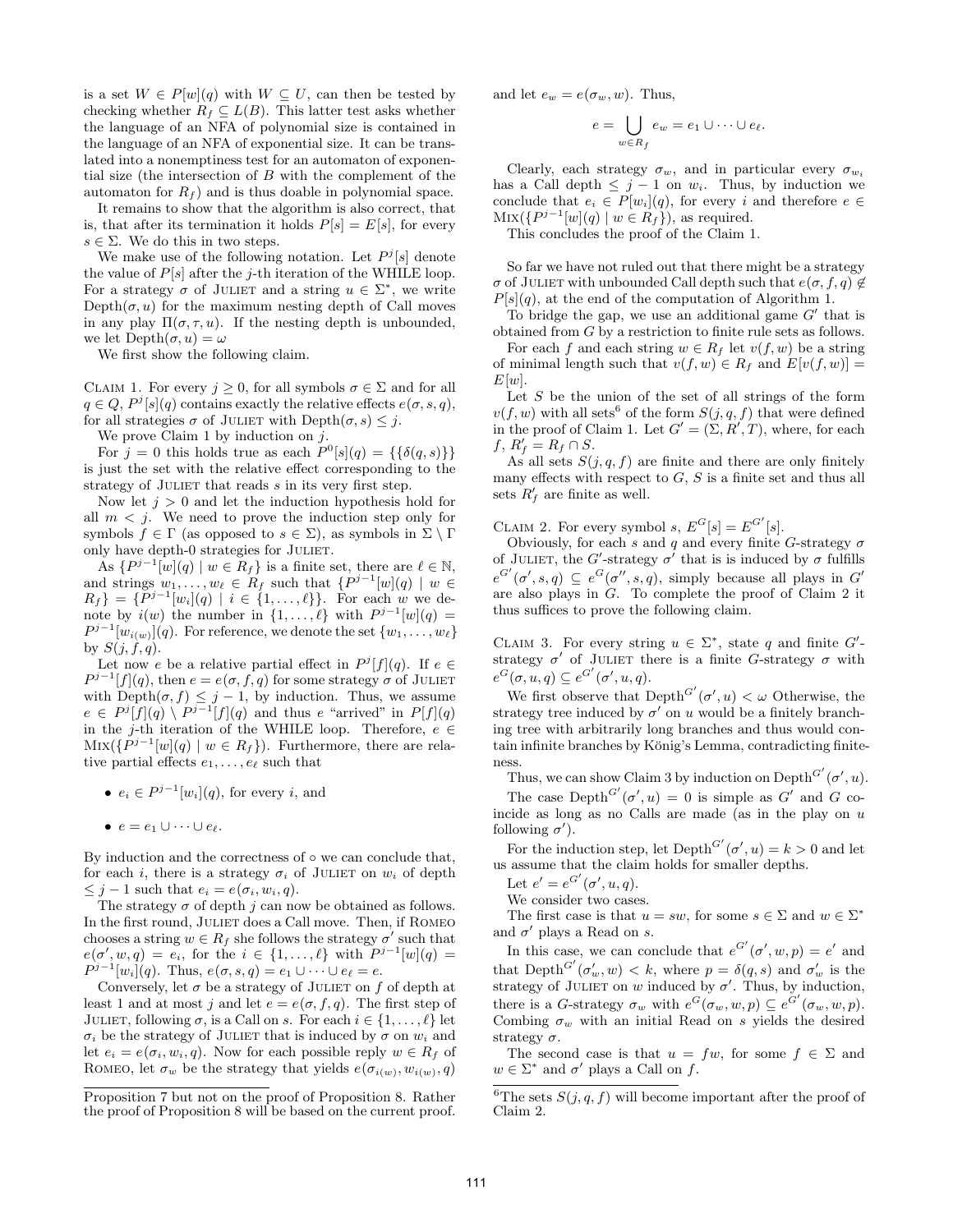We define  $\sigma$  as follows. For each  $z \in R_f$ ,  $v(z, f)$  is a possible answer of ROMEO in both games  $\tilde{G}$  and  $\tilde{G}'$ . As  $\text{Depth}^{G'}(\sigma', v(z, f)) < k$ , induction yields a finite G-strategy  $\sigma_{z,1}$  with  $e^G(\sigma_{z,1}, v(z, f)w, q) \subseteq e^{G'}(\sigma', v(z, f)w, q) = e'$ . As  $E^{G}[v(f, w)] = E^{G}[v]$ , there is a strategy  $\sigma_z$  for JULIET with  $e^{G}(\sigma_{z,1}, v(z, f), q) = e^{G}(\sigma_{z}, z, q).$ 

We define strategy  $\sigma$  for the case that ROMEO replies by z on fw as follows. It plays according to  $\sigma_z$  on z and then follows the strategy induced by  $\sigma_{z,1}$  on w. Altogether, we can conclude  $e^G(\sigma, fw, q) \subseteq e'$ , as required.

This completes the proofs of Claim 3 and of Claim 2.

To complete the proof of the proposition it suffices to observe that, by the choice of the set  $S$ , the output of Algorithm 1 on input  $G$  is the same as on input  $G'$ .

As all rule sets in  $G'$  are finite, every finite strategy  $\sigma'$  of JULIET contributing to  $E^{G'}[s]$  are of bounded Call depth. Otherwise, the strategy tree induced by  $\sigma'$  on a symbol s would be a finitely branching tree with arbitrarily long branches and thus would again contain infinite branches by König's Lemma, contradicting finiteness. Therefore, Algorithm 1 computes, on input G or G', all effects  $E^{G'}[s]$  correctly and thus, by Claim 2, also all effects of  $G$ .  $\Box$ 

#### 5.3 Automata for strategies of Romeo

For the proof of Theorem 17 below, we need an NFA of exponential size for  $\Sigma^* \setminus \text{safe}_{L2R}(G)$ . As complementation of  $A_{L2R}(G)$  might yield an automaton of doubly exponential size (in  $|G|$ ), we follow a different approach by constructing an NFA for  $\Sigma^* \setminus \text{safe}_{L2R}(G)$  that works analogous as  $A_{\text{L2R}}(G)$  but is based on strategies of ROMEO. To this end, we define dual effects and the dual automaton  $A_{L2R}(G)$  next.

Definition 4. Let G be a context-free game, u a string, q a state of the target automaton and  $\tau$  a strategy of ROMEO. The dual relative effect  $\hat{e}(\tau, u, q)$  is the set  $\{\delta^*(q, w)|w =$ word $(u, \sigma, \tau), \sigma \in \mathrm{STRAT}_{L2R}(G)$ .

The dual effect  $E[u]$  of u maps every state q to the normalized set of dual relative effects  $\hat{e}(\tau, u, q)$  of u for all strategies  $\tau \in \mathrm{STRAT}_{\mathrm{ROMEO}}(G)$ .

For the sake of clarity, we will sometimes refer to non-dual (relative) effects as primal (relative) effects.

The informal meaning of dual relative effects is dual to the informal meaning of primal relative effects:  $\hat{e}(\tau, u, q)$  is the set of states, for which there is a strategy  $\sigma$  of JULIET and a string  $w \in \Sigma^*$  such that  $w = word(u, \sigma, \tau)$  and  $\delta^*(q, w) = p$ . We note that non-terminating plays do not contribute to dual effects, as for every strategy  $\tau$  there is a strategy  $\sigma$  of JULIET that yields a finite play (e.g., the strategy that always does Read), and thus reflecting non-terminating plays in  $\hat{e}(\tau, u, q)$  would not have any consequences.

The dual effect of a string can be obtained from its primal effect via a simple operation, SMix, very similar to the Mix operation used in previous sections. Let  $\mathcal{D} = \{D_1, \ldots, D_n\}$ be a set of sets. Then

$$
SMIX(\mathcal{D}) = NORMAL\{\{d_1,\ldots,d_n\} \mid d_1 \in D_1 \wedge \cdots \wedge d_n \in D_n\}.
$$

In other words, SMix contains all sets that can be formed by selecting one element from each of the elements of D. Notice that, while Mix takes a set of sets of sets and returns a set of sets, SMix takes a set of sets and returns a set of sets.

LEMMA 10. Let u be a string and  $q \in Q$  a state of  $A(T)$ . Then  $\hat{E}[u](q) = \text{SMIX}(E[u](q)).$ 

PROOF. As both sets are normal it suffices, thanks to Lemma 3, to show that for every  $\hat{e} \in E[u](q)$  there is some  $e \in \text{SMIX}(E[u](q))$  such that  $e \subseteq \hat{e}$ , and vice versa.

Let  $\hat{e} \in \hat{E}[u](q)$  and let  $\tau$  be a strategy of ROMEO such that  $\hat{e} = \hat{e}(\tau, u, q)$ . By definition,  $\hat{e} = \{\delta^*(q, w) \mid w \in$  $word(u, \sigma, \tau), \sigma \in \text{STRAT}_{L2R}$ . This means that for every  $\sigma \in \mathrm{STRAT}_{L2R}$  there is a a state in  $e(\sigma, u, q)$  that also belongs to  $\hat{e}$ . In particular, there is an element  $e$  in  $\text{SMIX}(E[u](q) \text{ such that } e \subseteq \hat{e}.$ 

For the other direction, consider  $e \in \text{SMIX}(E[u](q))$ . By definition of  $E[u](q)$  and SMIX, for every finite strategy  $\sigma$  of JULIET there is a strategy  $\tau$  of ROMEO such that  $\delta^*(q, w) \in$ e, where  $w = \text{word}(u, \sigma, \tau)$ . Let  $t = Tree_{G,u}$  be the (full) game tree for  $u$ . Let  $L_e$  be the set of leaves of t that are labeled by configurations  $(1, w, \varepsilon)$  with  $\delta^*(q, w) \in e$ . Let  $S_e$ be the set of nodes n of t such that for every strategy  $\sigma$  of JULIET, the subtree of the strategy tree  $Tree_{G,u}(\sigma)$  rooted in *n* either has an infinite branch or a leaf in  $L_e$ .

The root of t must belong to  $S_e$ . Otherwise, JULIET would have a finite strategy  $\sigma$  such that no strategy of ROMEO yields a state in e, contradicting the above statement about e. Furthermore, if a node in t belongs to  $S_e$  and is labeled by a configuration where JULIET is to move, then all its children belong to  $S_e$ . If a node in t belongs to  $S_e$  and ROMEO is to move, then at least one of its children belongs to  $S_e$ . We can define a strategy  $\tau$  for ROMEO that from a node in  $S_e$  always selects a child node in  $S_e$ . In the strategy tree  $Tree_{G,u}(\tau)$ , every node belongs to  $S_e$ . This immediately implies that  $\hat{e}(\tau, u, q) \subseteq e$ .  $\square$ 

It follows that composition of dual effects just works like composition of effects. In the following, the operation "∘" for dual effects is defined exactly as for effects.

LEMMA 11. Let u, v be strings. Then  $E[u] \circ E[v] = E[wv]$ .

PROOF. This follows from definition 4 exactly like the corresponding statement for primal effects by reversing the roles of JULIET and ROMEO in the proof of lemma 6.  $\Box$ 

Now we are ready to define the dual automaton  $A_{L2R}(G)$ for  $\Sigma^* \setminus \text{safe}_{L2R}(G)$ .

Definition 5. Let  $G = (\Sigma, R, T)$  be a context-free game with a DFA  $A(T) = (Q, \Sigma, \delta, q_0, F)$  for T. Then the NFA  $\hat{A}_{\text{L2R}}(G) = (\hat{Q}_{L2R}, \Sigma, \hat{\delta}_{L2R}, \{q_0\}, \hat{F}_{L2R})$  is defined as follows:

- $\hat{Q}_{L2R} = \mathcal{P}(Q);$
- $\hat{\delta}_{\text{L2R}}(X,s) = \text{Mix}(\{\hat{E}[s](q) \mid q \in X\})$ , for each  $X \subseteq Q$ and  $s \in \Sigma$ ;
- $\hat{F}_{L2R} = \mathcal{P}(Q \setminus F)$ .

PROPOSITION 12. Let  $G = (\Sigma, R, T)$  be a context-free game with a DFA  $A(T) = (Q, \Sigma, \delta, q_0, F)$  for the target language. Then  $L(\hat{A}_{L2R}(G)) = \Sigma^* \setminus \text{safe}_{L2R}(G)$ .

PROOF. As for  $A_{L2R}(G)$ , the first step is to show that NORM $(\hat{\delta}_{\text{L2R}}^*(q_0, u)) = \hat{E}[u](q_0)$ , by induction on |u|. For  $u = \epsilon$  we have

$$
NORM(\hat{\delta}_{\text{L2R}}^*(\{q_0\}, \epsilon)) = \{\{q_0\}\} = \hat{E}[\epsilon](q_0).
$$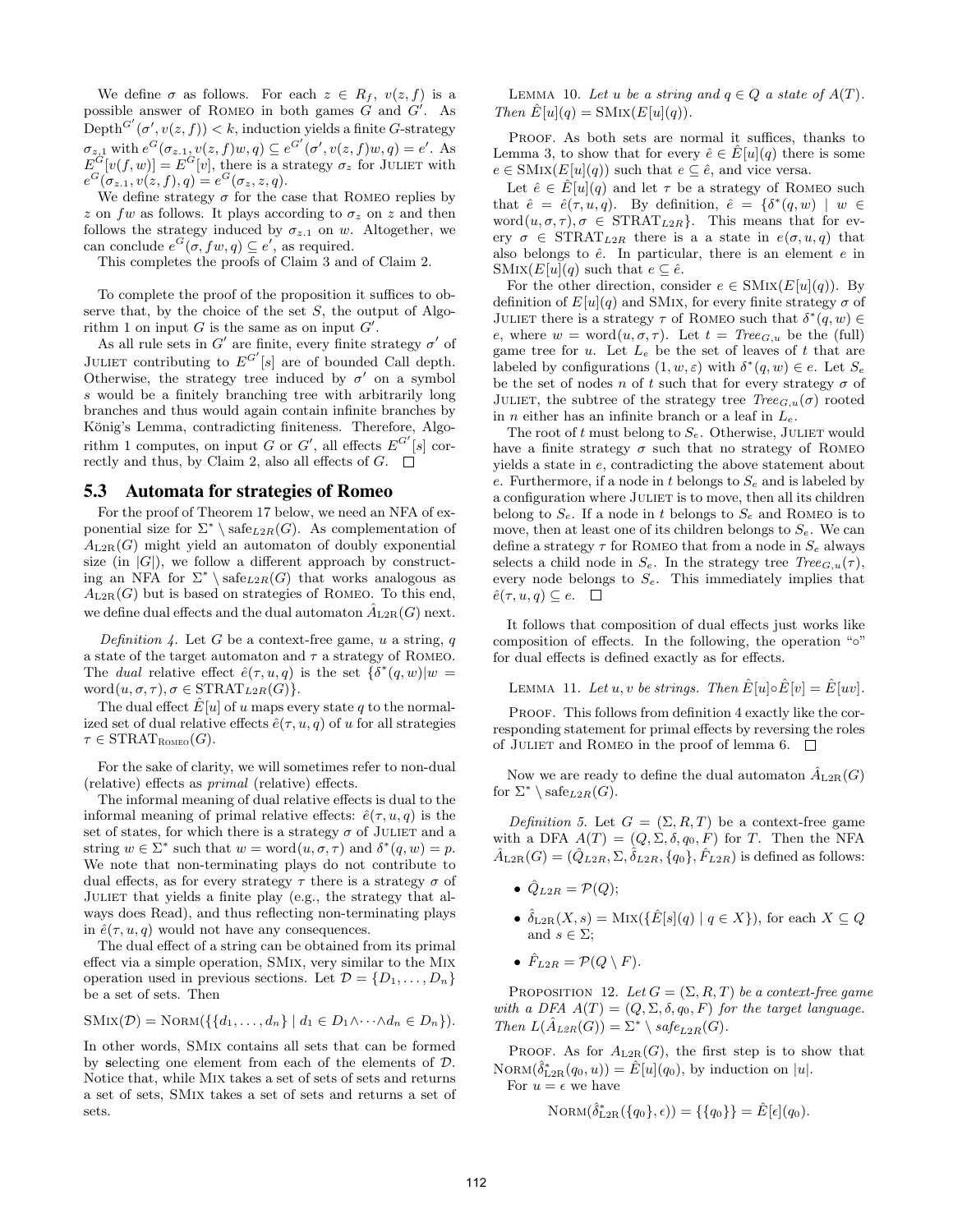For  $u = vs$  we get

 $\Box$ 

$$
N(\hat{\delta}_{\text{L2R}}^*(\{q_0\}, vs)) = N(\bigcup_{X \in \hat{\delta}_{\text{L2R}}^*(\{q_0\}, v)} \hat{\delta}_{\text{L2R}}(X, s))
$$
  
\n
$$
= N(\bigcup_{X \in \hat{E}[v](q_0)} \hat{\delta}_{\text{L2R}}(X, s))
$$
  
\n
$$
= N(\bigcup_{X \in \hat{E}[v](q_0)} \text{Mix}(\{\hat{E}[s](q) \mid q \in X\}))
$$
  
\n
$$
= (\hat{E}[v] \circ \hat{E}[s])(q_0)
$$
  
\n
$$
= \hat{E}[v](q_0).
$$

We can conclude as follows that Romeo has a L2R winning strategy on u if and only if  $\tilde{A}_{\text{L2R}}(G)$  accepts u.

$$
u \in \Sigma^* \setminus \text{safe}_{L2R}(G) \Leftrightarrow \exists e \in \hat{E}[u](q_0) : e \cap F = \emptyset
$$
  

$$
\Leftrightarrow \hat{E}[u](q_0) \cap \mathcal{P}(Q \setminus F) \neq \emptyset
$$
  

$$
\Leftrightarrow N(\hat{\delta}_{L2R}^*(\{q_0\}, u)) \cap \mathcal{P}(Q \setminus F) \neq \emptyset
$$
  

$$
\Leftrightarrow \hat{\delta}_{L2R}^*(\{q_0\}, u) \cap \mathcal{P}(Q \setminus F) \neq \emptyset
$$

PROPOSITION 13. There is an algorithm that computes in exponential time the NFA  $\hat{A}_{L2R}(G)$  for each context-free game  $G = (\Sigma, R, T)$ , provided that T is represented by a DFA  $A(T) = (Q, \Sigma, \delta, q_0, F)$  and the sets  $R_f$  are represented by DFAs, NFAs or regular expressions.

PROOF. Similar to the algorithm computing  $A_{\text{L2R}}(G)$ , this algorithm first computes in exponential time the effects  $E[s]$ , for every symbol  $s \in \Sigma$ . From these, it computes  $E[s]$ , for every  $s \in \Sigma$ , via  $\hat{E}[s](q) = \text{SMIX}(E[s](q))$ , for every  $q \in Q$ . Each computation of a set  $\text{SMIX}(E[s](q))$  can be done in exponential time, similarly as for line 5 of Algorithm 1. To this end, one can test, for every set  $X \subseteq Q$ , whether it can be obtained by picking elements from the sets in  $E[s](q)$ . The sets  $MIX({E[s](q) | q \in X})$  can be computed in exponential time as well in a straightforward fashion.  $\Box$ 

## 6. UPPER BOUNDS

In this section, we prove the upper bounds results of our Main Theorem 1. The problem L2RAll is decidable and can actually be decided in exponential space. If all rule sets are finite and given in the input explicitly, then the problem can be decided in exponential time.

Before we describe the algorithm for L2RAll, we state two auxilliary results that allow us to consider only finite subsets of each replacement languages.

For any string w, let  $F(w) = \{q \in Q \mid E[w](q) \cap \mathcal{P}(F) \neq \emptyset\}$ be the set of states from which JULIET has a winning strategy on w.

For a state q and a set S of states let  $A^{q,S}_{\text{L2R}}$  denote the automaton that is obtained from  $A_{L2R}(G)$  by chosing q as initial state and  $\mathcal{P}(S)$  as set of accepting states.

LEMMA 14. For every state q and  $w \in \Sigma^*$  the automaton  $A_{L2R}^{q,F(w)}$  accepts exactly the strings v such that there is a winning strategy for JULIET on vw starting at state  $q$  in  $A(T)$ .

The proof is similar to the proof of Proposition 7.

For a state  $q \in Q$  let  $G_q$  denote the game obtained from G by chosing the state  $q$  as initial state of the target automaton.

LEMMA 15. Let  $q \in Q$ ,  $w \in \Sigma^*$  and  $f \in \Gamma$ . If there is a string  $v \in R_f$  such that  $vw \in \text{safe}_{L2R}(G_q)$  then there is a string v' of length at most  $|Q_f| \cdot 2^{|Q|}$  such that  $v'w \in$  $safe_{L2R}(G_q)$ .

PROOF. This follows from Lemma 14 and a pumping argument for the product automaton B combining  $A<sub>L2R</sub>$  and  $A(R_f)$ : For any two states  $(X_1, p_1), (X_2, p_2) \in \hat{Q}_{L2R} \times Q_f$ there is a string v with  $\delta_B((X_1, p_1), v) = (X_2, p_2)$  if and only if there is such a string v' of length at most  $|\hat{Q}_{L2R} \times Q_f|$  =  $|Q_f | \cdot 2^{|Q|}$ .

Theorem 16. L2RAll ∈ EXPSPACE

PROOF. We give a nondeterministic exponential-space algorithm  $\mathcal A$  deciding  $\overline{\text{L2RAL}}$ , the complement of L2RALL. This yields the result since EXPSPACE is closed under complement and  $NEXPSPACE = EXPSPACE$  thanks to Savitch's Theorem [10].

The idea is that A guesses a symbol  $f \in \Gamma$  and strings u, w such that  $ufw \in \text{safe}_{\text{L2R}^+}(G) \setminus \text{safe}_{\text{L2R}}(G)$  is a witness string on which JULIET plays Call in the first pass on  $ufw$ . Thanks to Lemma 15,  $A$  only needs to verify that, for all replacement strings  $v \in R_f$  of length at most  $|Q_f| \cdot 2^{|Q|}$ , it holds that  $uvw \in \text{safe}_{L2R}(G)$ . A short summary of A is given as Algorithm 2.

Algorithm 2 Test for  $G \in \text{L2RAL}$ 

- 1: Guess  $f \in \Gamma$  and a dual relative effect  $\hat{e}_{uf}$
- 2: while Guessing a string  $u$  in a streaming fashion do
- 3: Use  $A_{L2R}(G)$  to compute the set  $U = E[u](q_0)$  nondeterministically
- 4: Use  $\tilde{A}_{\text{L2R}}(G)$  to nondeterministically verify  $\hat{e}_{uf} \in$  $E[u f](q_0)$
- 5: Guess a string w and compute  $F(w)$  by simulating  $A_{\text{L2R}}(G)$  backwards
- 6: if  $\hat{e}_{uf} \cap F(w) = \emptyset$  then
- 7: //  $ufw \notin \text{safe}_{L2R}(G)$
- 8: **for all**  $v \in R_f$  with  $|v| \leq |Q_f| \cdot 2^{|Q|}$  do
- 9: Guess a set  $U_v \in U$
- 10: for all  $q \in U_v$  do
- 11: Simulate  $A_{\text{L2R}}^{q,F(w)}$  on input v
- 12: **if**  $A_{\text{L2R}}^{q,F(w)}$  accepts v **then**
- 13:  $// wt \in \text{safe}_{L2R}(G)$
- 14: else
- 15: Reject
- Accept

|  | 16: Reject |
|--|------------|
|--|------------|

The main challenge is that the string  $u$  may in general be of doubly exponential length and therefore cannot be stored.

Therefore, to compute the sets  $U = \{U_1, U_2, \ldots, U_n\}, \mathcal{A}$ guesses  $u$  in a streaming fashion, one symbol at a time. It simulates  $A_{L2R}$  on u and computes  $E[u](q_0)$  online. This can be done in exponential space by storing the set  $E[u](q_0) \in$  $\mathcal{P}(\mathcal{P}(Q))$ . At the same time, having guessed a dual relative effect  $\hat{e}_{uf}$ , it guesses a run of  $A_{L2R}$  on  $uf$ , effectively verifying that there is a strategy corresponding to this relative effect.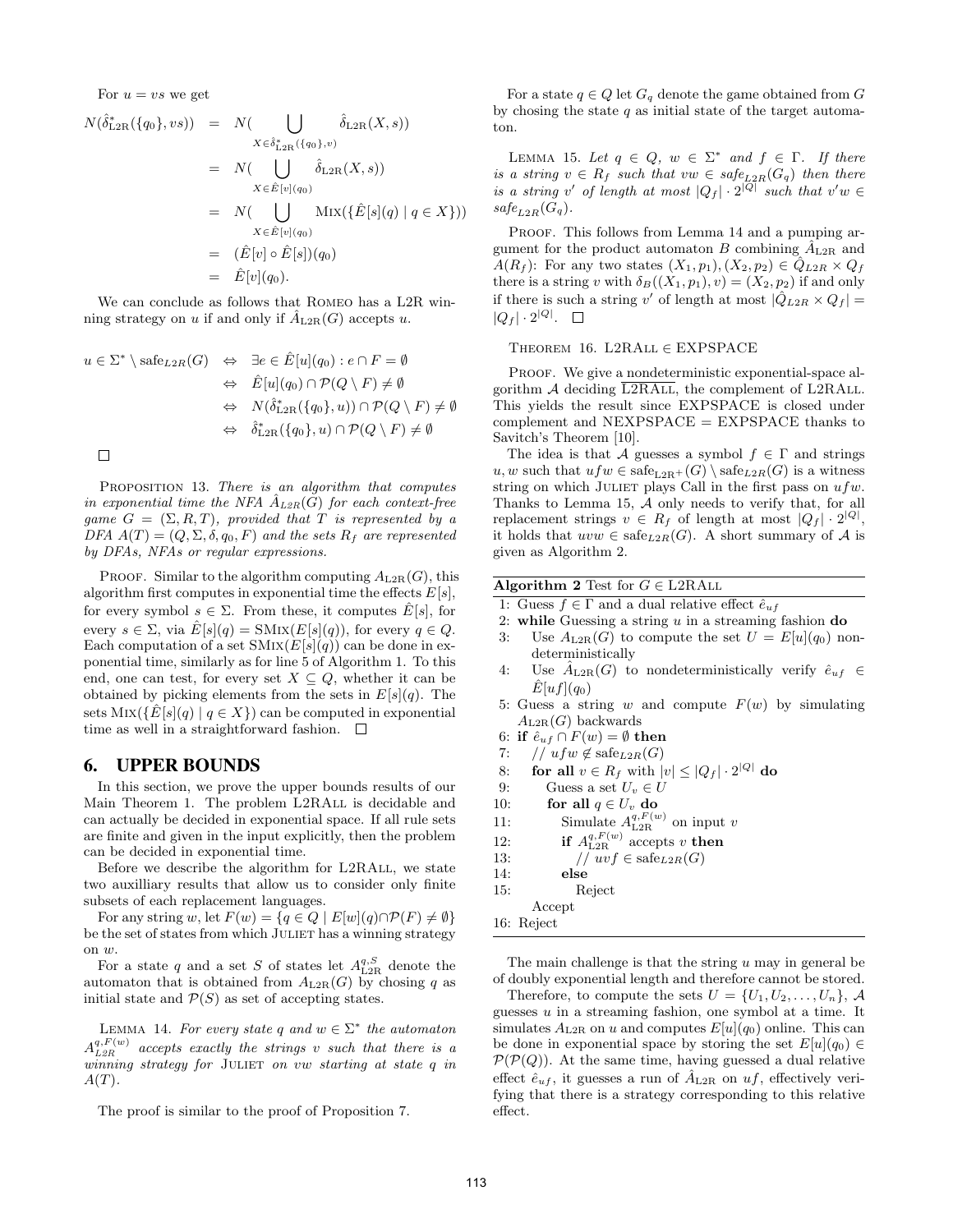Afterwards, to compute  $F(w) \in \mathcal{P}(Q)$ , A guesses a string w, and incrementally computes a set  $F(w) \subseteq Q$  of states from which JULIET can win the game as defined in Lemma 14. The set  $F(sw')$  can be computed from the set  $F(w')$  by checking, for each  $q \in Q$ , whether  $A_{\text{L2R}}^{q,F(w')}$  accepts s. As there are only exponentially many subsets of Q it is not hard to prove by a standard pumping argument that  $w$  can be chosen of exponential size and that its computation can be actually carried out in polynomial space. With  $F(\epsilon) = F$ the correctness of this incremental computation follows by a simple induction argument.

The algorithm then checks whether  $\hat{e}_{uf}$  contains a state from  $F(w)$ . If it does not, we know that  $ufw \notin \text{safe}_{L2R}(G)$ . If it does, A immediately rejects.

Finally, A checks for all strings  $v \in R_f$  of length at most  $|Q_f| \cdot 2^{|Q|}$ , if  $uvw \in \text{safe}_{L2R}(G)$ . This can be done by (1) cycling through all strings  $v$  of this length,  $(2)$  checking if  $v \in R_f$  by simulating  $A(R_f)$  on v and (3) in case  $A(R_f)$ accepts v, guessing a set  $U_i \in U$  and testing whether for every  $q \in U_i$  there is a relative effect  $e \in E[v](q)$  such that  $e \subseteq F(w)$ .

To perform test (3), A simulates, for each  $q \in U_v$ , a run of  $A_{\text{L2R}}^{q,F(w)}$  on v. This can be done in PSPACE. If all runs succeed, A concludes that  $uvw \in \text{safe}_{L2R}(G)$ , otherwise it rejects.

Altogether, A only requires exponential space; it remains to show that A accepts iff  $\text{safe}_{\text{L2R}+}(G) \setminus \text{safe}_{\text{L2R}}(G) \neq \emptyset$ .

If  $A$  accepts, then there exists a string  $ufw$  such that (a)  $ufw \notin \text{safe}_{L2R}(G)$  (this follows directly from Lemma 14) and (b) for all  $v \in R_f$  of length at most  $|Q_f| \cdot 2^{|Q|}$  there exists a set  $U_v \in E[u](q_0)$  such that v is accepted by  $A_{\text{L2R}}^{q,F(w)}$ for all  $q \in U_v$ .

With Lemmas 14 and 15, it follows from (b) that for every  $v \in R_f$  there is a strategy  $\sigma_v$  of JULIET on u such that for all states  $q \in e(u, \sigma_v, q_0)$ , JULIET has a winning strategy on vw starting at q.

This yields a winning  $L2R^+$ strategy for JULIET on  $ufw$ : In the first pass, JULIET calls  $f$ . On the second pass, depending on ROMEO's choice of  $v$ , JULIET plays according to  $\sigma_v$  on u and is guaranteed to reach a state starting from which she has a winning strategy on vw.

For the "only if" part, assume  $\text{safe}_{\text{L2R+}}(G) \setminus \text{safe}_{\text{L2R}}(G) \neq$  $\emptyset$  holds. Then there exists a word on which JULIET has a winning  $L2R^+$ strategy, but no winning  $L2R$  strategy. This word must be of the form  $ufw$  with f being the symbol JULIET calls on her first pass for some winning  $L2R^+$ strategy σ. In lines 1 through 4, A guesses this word.

Since JULIET has no winning L2R strategy on  $ufw$ , ROMEO must have a strategy  $\tau$  on uf such that  $\hat{e}(uf, \tau, q_0) \cap F(w) =$  $\emptyset$ . Since this dual relative effect can be guessed by  $\mathcal{A}$ , the test on line 6 can be passed.

Let  $\sigma_v$  be JULIET's strategy on u in case ROMEO replaces f by  $v \in R_f$  and  $U_v = e(u, \sigma_v, q_0) \in E[u](q_0)$ . Since  $\sigma$ is winning on  $uvw$ , JULIET has a winning strategy on  $vw$ starting at q for any  $q \in U_v$ . Using Lemma 14, this means that for any  $v \in R_f$ , A can guess a set  $U_v \in E[u](q_0) = U$ on line 9 such that all  $A_{L2R}^{q,F(w)}$  accepts v for  $q \in U_v$ . This condition is checked in lines 10 through 15, and since it is fulfilled for all  $v \in R_f$ , A accepts.  $\Box$ 

For games G with finite replacement languages, this algorithm can be modified to run in exponential time in  $|G|$ .

THEOREM 17. L2RALL  $\in$  EXPTIME for games with finite replacement languages, given explicitly as part of the input.

PROOF. We are going to modify Algorithm 2 such that it runs in exponential time. This works because the only NFAs of doubly exponential size that Algorithm 2 uses, can be replaced by NFAs of exponential size, if the replacement sets  $R_f$  are finite and explicitly given in the input.

Algorithm 2 uses nondeterminism for two kinds of purposes: for guessing effects and other sets and for guessing strings. The latter can be delegated to standard polynomial space non-emptiness tests for exponential size automata, while the former can be done by cycling through all possible candidates (as there are always only exponentially many).

To this end, the algorithm  $A'$  contains an outer loop over all  $f \in \Gamma$ , sets  $W \subseteq Q$  and vectors of sets  $U_1, \ldots, U_{|R_f|} \in$  $\mathcal{P}(Q)$ . Inside this loop, similar to algorithm 2,  $\mathcal{A}'$  checks if there are strings u and w such that  $U_1, \ldots, U_{|R_f|} \in E[u](q_0)$ and  $W = F(w)$ ; then, all A' needs to do is check for all  $i = 1, \ldots, |R_f|$  whether  $\delta_{\text{L2R}}^{*}(U_i, v_i) \cap \mathcal{P}(F(w) \neq \emptyset)$  (with  $R_f = \{v_1, \ldots, v_{|R_f|}\}\)$  and  $\ddot{A}_{\text{L2R}}$  accepts  $ufw$ .

To verify the existence of a string u with  $U_1, \ldots, U_{|R_f|} \in$  $E[u](q_0)$ , A' computes the product automaton of  $|R_f|$  copies of  $A_{\text{L2R}}$  and checks whether the product state  $(U_1, \ldots, U_{|R_f|})$ is reachable inpolynomial space (and thus exponential time).

To find a string w with  $W = F(w)$ ,  $\mathcal{A}'$  computes the product automaton with one copy of  $A_{L2R}^{q,F}$ , for each  $q \in$  $W$ ; again, the verification of the existence of  $w$  is by a nonemptiness test.

Finally, A runs one copy of  $A_{L2R}$  with starting state  $U_i$ and final state set  $\mathcal{P}(W)$  on  $v_i$  for each  $i = 1, \ldots, |R_f|$  and runs  $\hat{A}_{\text{L2R}}$  on  $ufw$ ; if all copies of  $A_{\text{L2R}}$  and  $\hat{A}_{\text{L2R}}$  accept, A accepts, since a separating string  $ufw$  has been found. The correctness of this algorithm follows similar to the proof of theorem 16, and since it loops an exponential number of times and takes no more than exponential time in each iteration, A' is an EXPTIME algorithm deciding L2RALL for games with finite replacement languages, given explicitly as part of the input.  $\Box$ 

#### 7. LOWER BOUNDS

In this section, we prove the hardness results of Theorem 1. More precisely, we show that L2RAll is EXPSPACEhard in general and EXPTIME-hard for games with finite replacement sets.

PROPOSITION 18. L2RALL is hard for EXPSPACE.

PROOF (SKETCH). The proof is by a reduction from the Exponential Width Corridor Tiling problem. In this problem, we are given a set  $U = \{u_1, \ldots, u_k\}$  of tiles with a designated *initial tile*  $u_I \in U$  and *final tile*  $u_F \in U$ . There are also two relations  $H, V \subseteq U \times U$ . These are the *horizontal* and *vertical* constraints, respectively. A tile  $u_j$ is only allowed to the right of a tile  $u_i$  if  $(u_i, u_j) \in H$  and only allowed on top of  $u_i$  if  $(u_i, u_j) \in V$ . We are also given a number n in unary notation.

Formally, a corridor tiling of width  $\ell$  is a mapping  $t$ :  $\{0, \ldots, \ell-1\} \times \{0, \ldots, m\} \to U$ , for some m. A tiling t is valid if

- $t(0, 0) = u_I$ ,
- $t(\ell 1, m) = u_F$ ,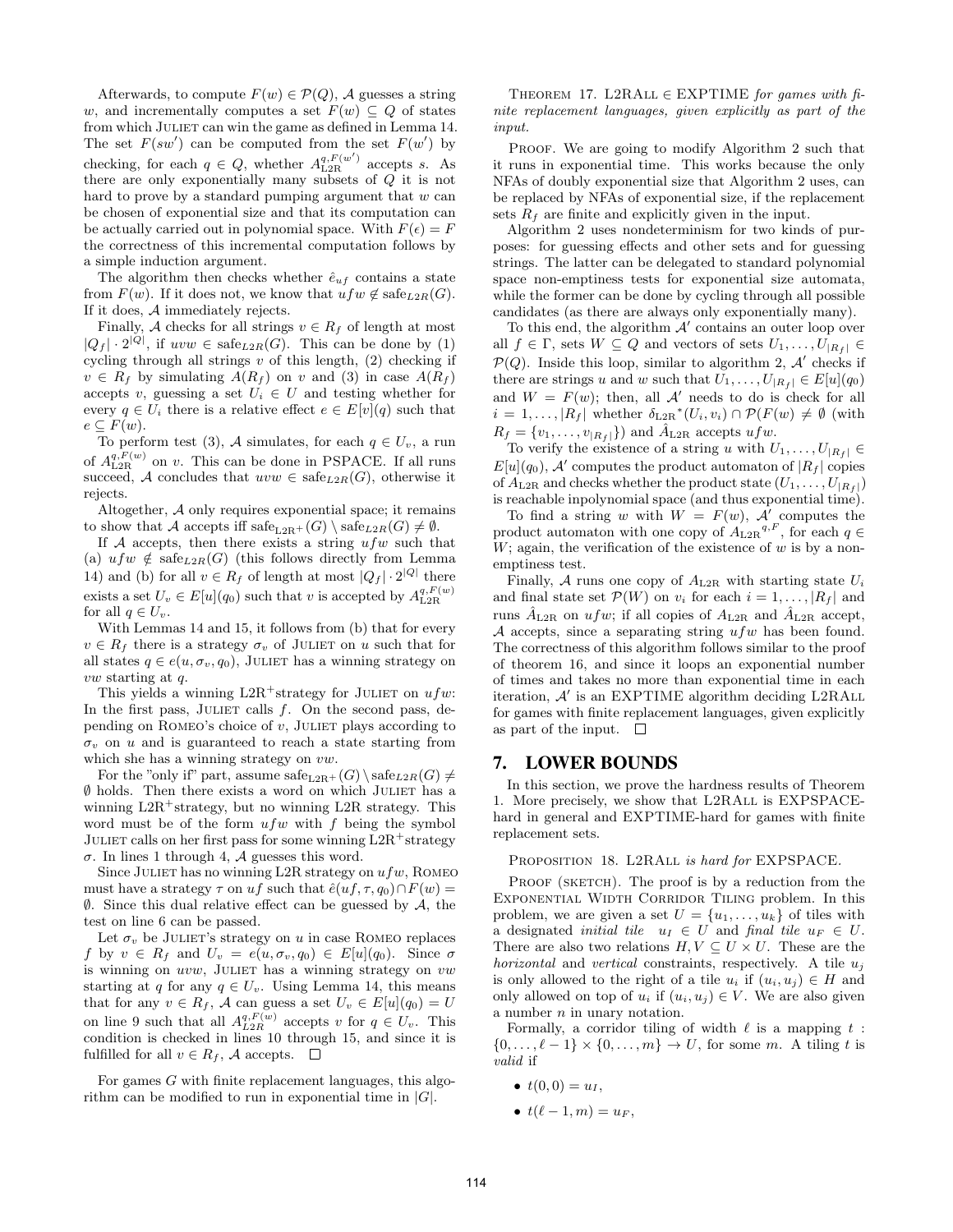- for every  $i \in \{0, ..., \ell 2\}$  and  $j \in \{0, ..., m\}$ ,  $(t(i, j), t(i + 1, j)) \in H$ , and
- for every  $i \in \{0, ..., \ell 1\}$  and  $j \in \{0, ..., m 1\}$ ,  $(t(i, j), t(i, j + 1)) \in V$ .

Exponential Width Corridor Tiling asks whether an instance  $\mathcal{I} = (U, u_I, u_F, V, H, n)$  has a valid corridor tiling of width  $2^n$ . This problem is well known to be EXPSPACEcomplete; see, e.g., [5, 11].

Given an input instance  $\mathcal{I} = (U, u_I, u_F, V, H, n)$  for Exponential Width Corridor Tiling, we construct from I a context-free game  $G = (\Sigma, R, T)$  such that there exists a valid corridor tiling for  $\mathcal I$  if and only if there is a string for which JULIET has a winning  $\mathrm{L2R}^+\mathrm{strategy}$  but no  $\mathrm{L2R}$ strategy in G. The claim then follows from this reduction by Lemma 4.

The rough idea of the construction of  $G$  is as follows. Let  $2<sup>n</sup>$  be the target width for a tiling. Tilings are encoded by strings of the form  $v = ((uc)^*) \#)^*$ , where u is a tile and c a 0-1-string of length  $n$  that should encode the column number of the position of u. A sequence  $(uc)^*$  encodes a row of a tiling and rows are separated by  $#$ . For each column number  $i \in \{0, 1, \ldots, 2^n - 1\}$ , we denote by  $c(i)$  the encoding of i as a binary string of length n over  $\{0, 1\}$ .

We construct  $G$  in such a way that all the strings in  $\text{safe}_{\text{L2R}+}(G) \setminus \text{safe}_{\text{L2R}}(G)$  are of the form  $gvf$ , where v is the encoding of a correct tiling.

The main task of JULIET in the game is to show that the middle part  $v$  of the input string indeed represents a correct tiling, while Romeo tries to disprove her. For this, we utilize a *protest technique* [9], in which we force JULIET to call potentially inconsistent symbols in the input, allowing Romeo to flag constraint violations. The additional symbols f and  $q$  are primarily meant to ensure that JULIET needs a  $L2R^+$ strategy to win; f is also needed to identify violations of vertical constraints, as we shall describe later.

We next sketch the different ways in which a string  $v$  of the form  $(U0^n(U{0,1}^n)^*U1^n\#)^*$  may fail to encode a valid tiling. After that, we examine how to deal with these types of violations.

- Horizontal error: v violates the horizontal constraints, i.e. v contains a substring of the form  $u\{0,1\}^n u'$  with  $(u, u') \notin H;$
- Constant error: The first (last) symbol from  $U$  in  $v$  is not  $u_I(u_F);$
- *Increment error*: Two subsequent column number encodings are inconsistent, i.e. v contains a substring of the form  $c(i)Uc(j)$  with  $j \neq i + 1$ ;
- Vertical error:  $v$  violates the vertical constraints, i.e.  $v$ contains a substring of the form  $uc(i)(U\cup\{0,1\})^* \# (U\cup$  $\{0,1\}^* u'c(i)$  with  $(u, u') \notin V$  for some  $i \leq 2^n - 1$ .

We construct  $G$  such that ROMEO can win without any effort on inputs with horizontal or constant errors and by pinpointing positions with increment or vertical errors otherwise. Horizontal and constant errors can be basically tested by the target DFA, so we merely need to make certain that strings with these kinds of errors can never be rewritten into the target language.

In the main part of the game, during the second pass, JULIET calls all positions of tiling symbols and gives ROMEO the possibility to mark a violating position. If  $v$  contains an increment error at some position, Romeo can prove this with a simple subgame. Verifying vertical errors is slightly more complicated. To this end, JULIET has to allow ROMEO to add an *n*-digit number  $c_f$  to the end of v in the single move of the first pass. ROMEO should pick  $c_f$  as the encoding of the number of a column in which a vertical error occurs. In the main part, Romeo can then indicate the positions of the two tiles of that error and in a subgame it is verifed that that are actually in the same column (with number  $c_f$ ) on consecutive rows.

We force JULIET to call all positions of tiling symbols by introducing into the alphabet a disjoint copy  $\hat{U}$  of U, the set of marked tiles, as well as a protest symbol @. The idea is that for as long as JULIET keeps calling tile positions in order, Romeo replaces those tiles with their corresponding marked tiles, but as soon as JULIET skips a tile, ROMEO protests by returning  $\omega$  the next time JULIET plays a call move. By including only appropriate strings in the target language, we make sure that Romeo wins on strings on which JULIET has tried to "cheat" by skipping a tile and Romeo has rightfully protested, and that Romeo loses on strings on which he protests without just cause.

Increment errors are dealt with in a similar manner by use of a number protest symbol  $\mathbb{Q}_N$ . As soon as JULIET calls the tile position immediately before the violating substring  $c(i)Uc(j)$ , ROMEO returns  $\mathcal{Q}_N$ , signifying that JULIET now has to call each of the n bits to the right of  $\mathcal{Q}_N$  in turn until ROMEO returns a flag bit  $0_N$  or  $1_N$  to pinpoint a position in  $c(i)$  that witnesses  $j \neq i + 1$ . (The correctness of this flagging procedure follow from Lemma 19 below.) Similarly as for tiles, we use additional *marked bits*  $\hat{0}$ ,  $\hat{1}$  and the protest symbol  $\mathcal Q$  to force JULIET to call each position of  $c(i)$ .

Finally, to handle vertical errors, we add another disjoint copy  $U^V$  of U, called *flagged tiles* to the alphabet. As described above, after giving the encoding  $c_f$  of a column where vertical constraints are violated, Romeo replaces two tiles involved in this violation by their corresponding flagged tiles. Again, we need to make sure via the target language that Romeo always wins on rewritten strings with correctly flagged vertical errors and loses on strings with incorrect claims of vertical errors.

More details of the proof can be found in the full version of this paper.  $\Box$ 

LEMMA 19. For a number  $i \in \{0, 1, ..., 2^n - 1\}$  let  $c(i)$ be the n-bit binary encoding of  $i$ , and for an n-bit string  $c$ let  $c_k$  denote the k-th position of c. For any two numbers  $i, j \in \{0, 1, \ldots, 2^n - 1\},$  it holds that  $j \neq i + 1$  if and only if there exists a number  $k \leq n$  such that one of the following conditions holds:

- (a)  $c(i)_k \neq c(j)_k$ ,  $c(i) \neq 1^n$  and for some  $k' > k$ , it holds that  $c(i)_{k'} = 0$  or  $c(j)_{k'} = 1;$
- (b)  $c(i)_k = c(j)_k$  and it holds that either  $k = n$  or  $c(i)_{k+1} =$ 1 and  $c(j)_{k+1} = 0$
- $(c)$   $c(i) = 1^n$

The proof of the following result is given in the full version of this paper.

PROPOSITION 20. L2RALL is hard for EXPTIME, even for games with finite replacement language.